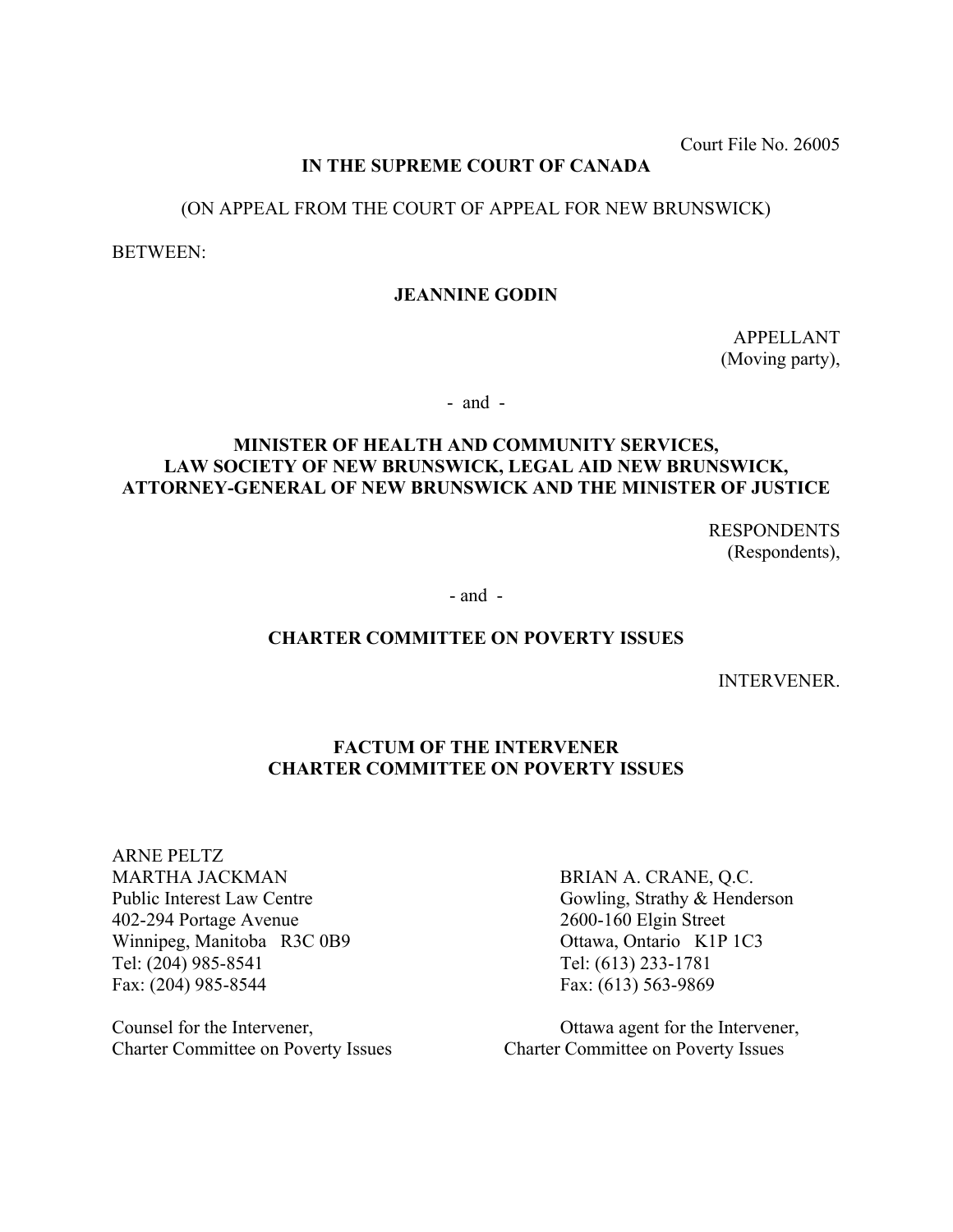# **I N D E X**

|           |           |       |                                                              | Page           |
|-----------|-----------|-------|--------------------------------------------------------------|----------------|
|           |           |       |                                                              | $\blacksquare$ |
|           |           |       |                                                              | -1             |
|           |           |       |                                                              | $\mathbf{1}$   |
| A.        |           |       | The Right to Liberty and Security Under Section 7            | $\mathbf{1}$   |
|           |           | (i)   |                                                              | 2              |
|           |           | (ii)  |                                                              |                |
|           |           | (iii) | International human rights law                               | 5              |
|           | <b>B.</b> |       | The Right to Fundamental justice Under Section 7             | 7              |
|           |           | (i)   | The principles of fundamental justice                        | 7              |
|           |           | (ii)  | The unrepresented parent in child protection proceedings $9$ |                |
|           |           | (iii) | Fundamental justice and the "best interests of the child" 10 |                |
|           |           | (iv)  |                                                              |                |
|           |           | (v)   | Principles of fundamental justice in the present case 14     |                |
| <b>B.</b> |           |       |                                                              | 17             |
| $C$ .     |           |       |                                                              | 19             |
| D.        |           |       |                                                              | 20             |
|           |           |       |                                                              | 20             |
|           |           |       |                                                              | 21             |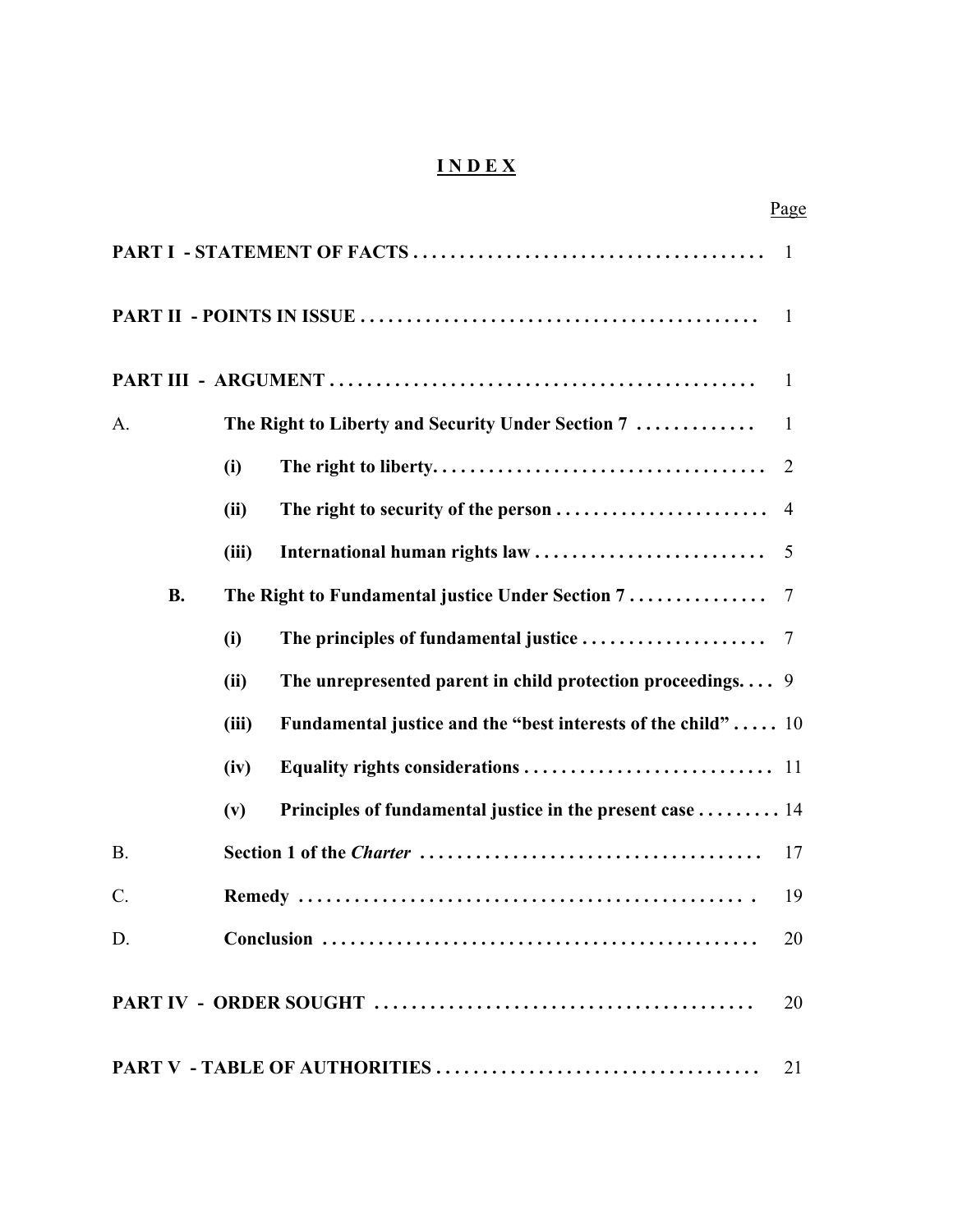### **PART I - STATEMENT OF FACTS**

1. The Charter Committee on Poverty Issues ("CCPI") is a national coalition of low income organizations and poverty law activists. CCPI adopts the Statement of Facts set out in the Appellant's Factum.

#### **PART II - POINTS IN ISSUE**

2. CCPI also adopts the Points in Issue set out in the Appellant's Factum.

## **PART III - ARGUMENT**

3. It is hard to imagine anything more traumatic for a parent than forcibly removing a child from his or her custody. Nor can one imagine a more tragic miscarriage of justice than that visited on a child who is wrongly taken from his or her parent's care. CCPI submits that child protection proceedings violate both a parent and a child's right to liberty and security of the person under s. 7 of the *Charter* unless taken in accordance with the principles of fundamental justice.

4. In all proceedings involving the care and custody of a child, CCPI submits that fundamental justice demands that the parent be allowed to participate effectively. Due to the inherent complexity and seriousness of such proceedings, this is only possible if the parent has the right to be represented by counsel. If a parent cannot afford a lawyer, CCPI submits the State is constitutionally obliged to provide legal aid to allow the parent to retain counsel, as a requirement of fundamental justice.

#### A. **The Right to Liberty and Security Under Section 7 of the** *Charter*

5. This Court has held that the *Charter* must be interpreted in a purposive manner in order to promote the underlying values, commitments and aspirations of a free and democratic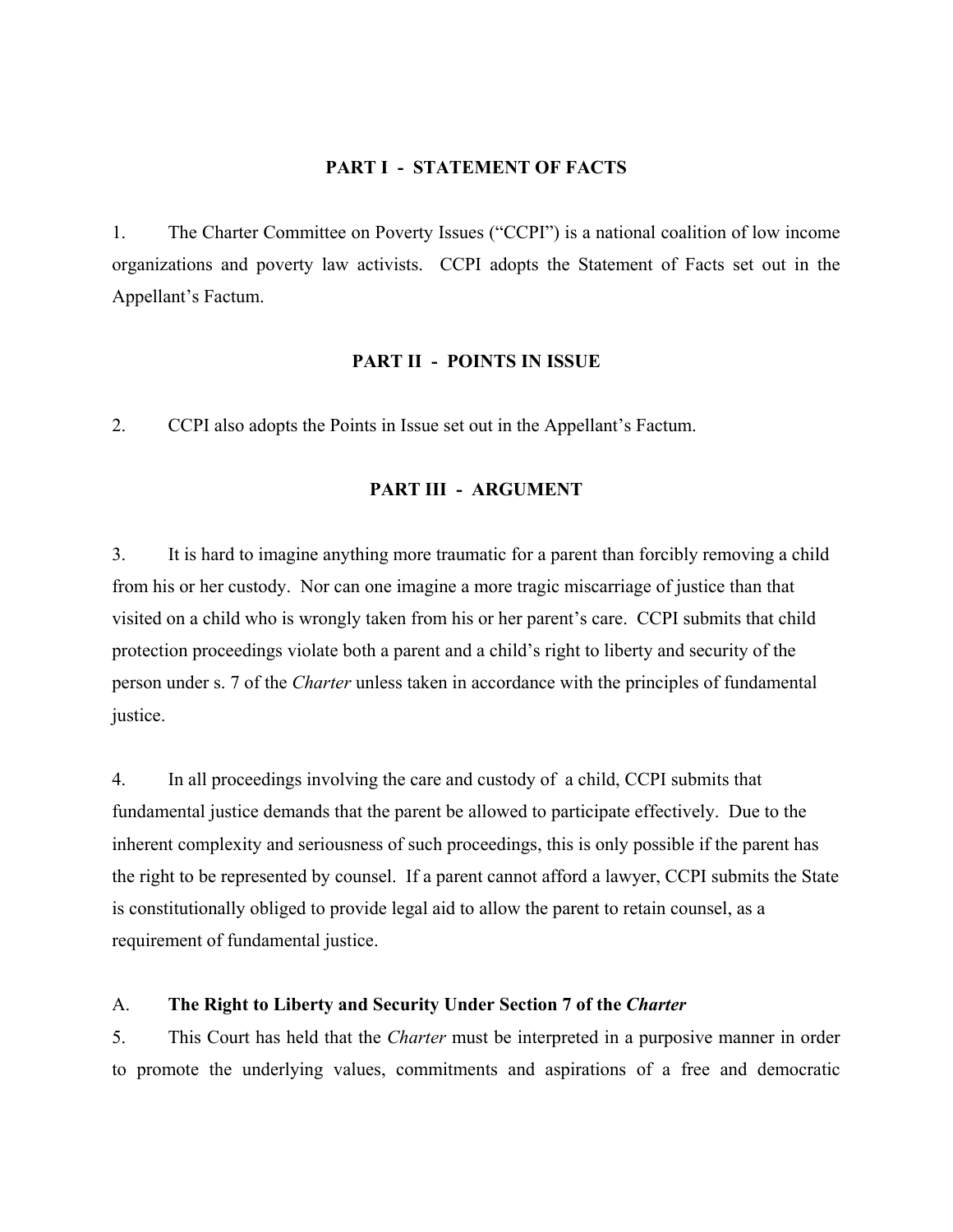Canadian society. CCPI submits that a purposive interpretation of s. 7 of the *Charter* must take into account the State's responsibility to protect and promote the dignity, autonomy, worth and welfare of every individual. Section 7 must, therefore, not only protect citizens against abuses of State power, it also requires governments to act affirmatively to support and expand individual rights by providing the means to exercise them. A purposive approach must also take into account Canada's international obligations which help define the scope of the rights contained in the *Charter*.

*Hunter et al.* v. *Southam Inc*., [1984] 2 S.C.R. 145 at 155-156; *R.B. v. Children's Aid Society of Metropolitan Toronto*, [1995] 1 S.C.R. 315 at 367-69; *Godbout v. Longueuil (City)*, [1997] 3 S.C.R. 844 at 893, 895*; Schachter* v. *Canada*, [1992] 2 S.C.R. 679 at 721; M. Jackman, "The Protection of Welfare Rights Under the Charter " (1988) 20 *Ottawa L.R.* 257 at 265-66, 297-98; M.J. Mossman, "Toward A Comprehensive Legal Aid Program in Canada: Exploring the Issues " (May 1993) IV *Windsor Review of Legal and Social Issues* 1 at 25-27.

6. CCPI submits that s. 7 is violated where the State's actions, or failure to act, jeopardize a parent's ability to provide proper care for or retain custody of his or her children, or otherwise leads to results which are contrary to the best interests of the child. Similarly, s. 7 is violated where the State fails to provide necessary assistance to ensure that proceedings to determine the best interests of the child are fair, ensuring low income parents an equal opportunity to participate effectively.

#### **(i) The right to liberty**

7. This Court has held that "respect for the inherent dignity of the human person", "commitment to social justice and equality", and "faith in social and political institutions which enhance the participation of individuals and groups in society" are essential to a free and democratic society. These values are the "genesis of the rights and freedoms guaranteed by the *Charter*". In this light, CCPI submits that liberty must mean more than merely refraining from interference with an individual's physical person.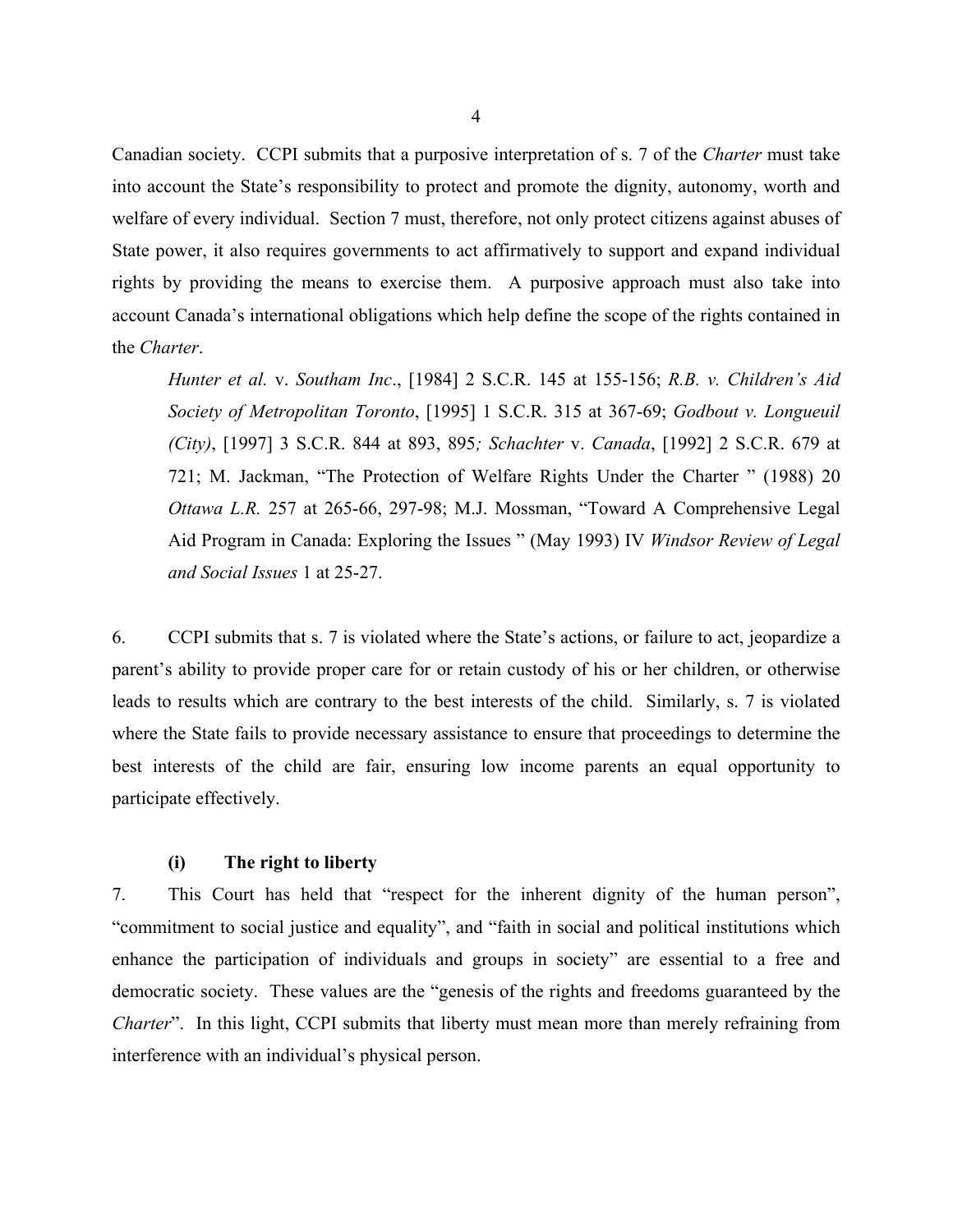*R. v. Oakes,* [1986] 1 S.C.R. 103 at 136; *R. v. Morgentaler,* [1988] 1 S.C.R. 30 at 163- 171; *R.B. v. Children's Aid Society of Metropolitan Toronto, supra* at 362-374.

8. The ability to care for and ensure the well-being of those whom we love and who depend on us is essential to our sense of dignity and of self-worth. We cannot enjoy any true liberty if we are denied the ability to maintain intimate relationships with others. As Justice Wilson expressed in *R*. v. *Jones*: "The relations of affection between an individual and his family and his assumption of duties and responsibilities towards them are central to the individual's sense of self and of his place in the world."

*R.* v. *Jones*, [1986] 2 S.C.R. 284 at 319; D.A.R. Thompson, "Why Hasn't the Charter Mattered in Child Protection?" (1989) 8 *Can. J. Fam. L.* 133 at 155-58; P. Zylberberg, "Minimum Constitutional Guarantees in Child Protection Cases" (1991) 10 *Can. J. Fam. L.* 257 at 266.

9. In *R.B.,* Justice La Forest, on behalf of a plurality of this Court, held that the right to liberty includes "the right to nurture a child, to care for its development, and to make decisions for it in fundamental matters." This decision was based on the premises that parents "are more likely to appreciate the best interests of their children", "the state is ill-equipped to make such decisions", and "individuals have a deep personal interest as parents in fostering the growth of their own children".

*R.B.*, *supra* at 370, 372.

10. Clearly, the State also has a legitimate role and an obligation to protect vulnerable members of society, especially children. Therefore, in some circumstances, the State will be obliged to interfere with a parent's liberty interest in order to protect a child's welfare. However, as Justice La Forest noted, such action must accord with the principles of fundamental justice:

... parental decision-making must receive the protection of the *Charter* in order for state interference to be properly monitored by the courts, and be permitted only when it conforms to the values underlying the *Charter*.

*R.B., supra* at 372, 389-390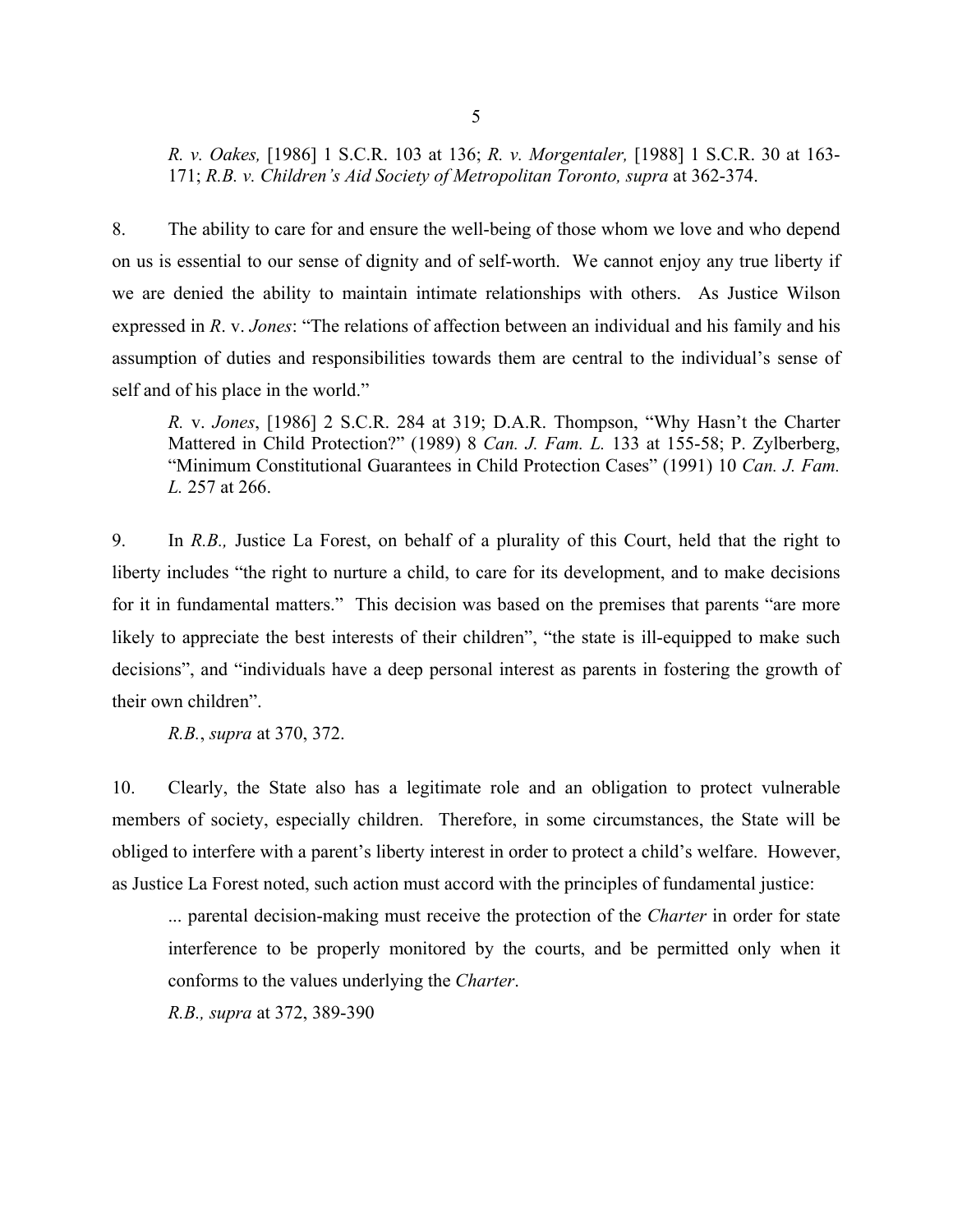11. CCPI submits that child custody proceedings deprive a parent of the ability to care for his or her children, and to make fundamental decisions affecting their well-being. Removal of the child from the custody of his or her parent also infringes the child's liberty interests. Any decision to remove a child from the nurture and care of a parent must be subject to the strictest judicial scrutiny to ensure that the determination of the child's "best interests" is made without any influence arising from the disadvantaged status of a parent, and is in full accord with principles of fundamental justice.

*R.B., supra*; N. Des Rosiers, "The Legal and Constitutional Requirements for Legal Aid", in *Report of the Ontario Legal Aid Review,* Vol. 2 (August 1997) 503 at 533; Ontario Legal Aid Review, *Report of the Ontario Legal Aid Review: a blueprint for publicly funded legal services,* Vol. 1 (August 1997) at 81

## **(ii) The right to security of the person**

12. This Court has affirmed that the right to security of the person under s. 7 of the *Charter* requires more than the protection of one's physical security from arbitrary interference. It also protects an individual's psychological and emotional integrity.

*Morgentaler, supra* at 55-56, 173; *R. v. Rodriguez*, [1993] 3 S.C.R. 519 at 586-589

13. Nothing can cause greater emotional and psychological stress for a parent than not being able to ensure the well-being of his or her child. Knowing that one can provide one's children with care and ensure that they are fed, clothed, housed and loved, and that their physical, psychological and social needs are being met, is essential to a parent's sense of personal security and well-being.

14. CCPI submits that the serious emotional and psychological stress caused by the loss of custody of a child infringes one's security of the person. Courts and academics alike have recognized that parents whose children are removed from their custody suffer tremendous psychological trauma. Studies show that women who have lost or even anticipate losing custody of a child suffer significant clinical symptoms of grief and mourning, including "preoccupation with the lost child(ren), sadness, rumination, and yearning for reunion", often lasting long after the separation.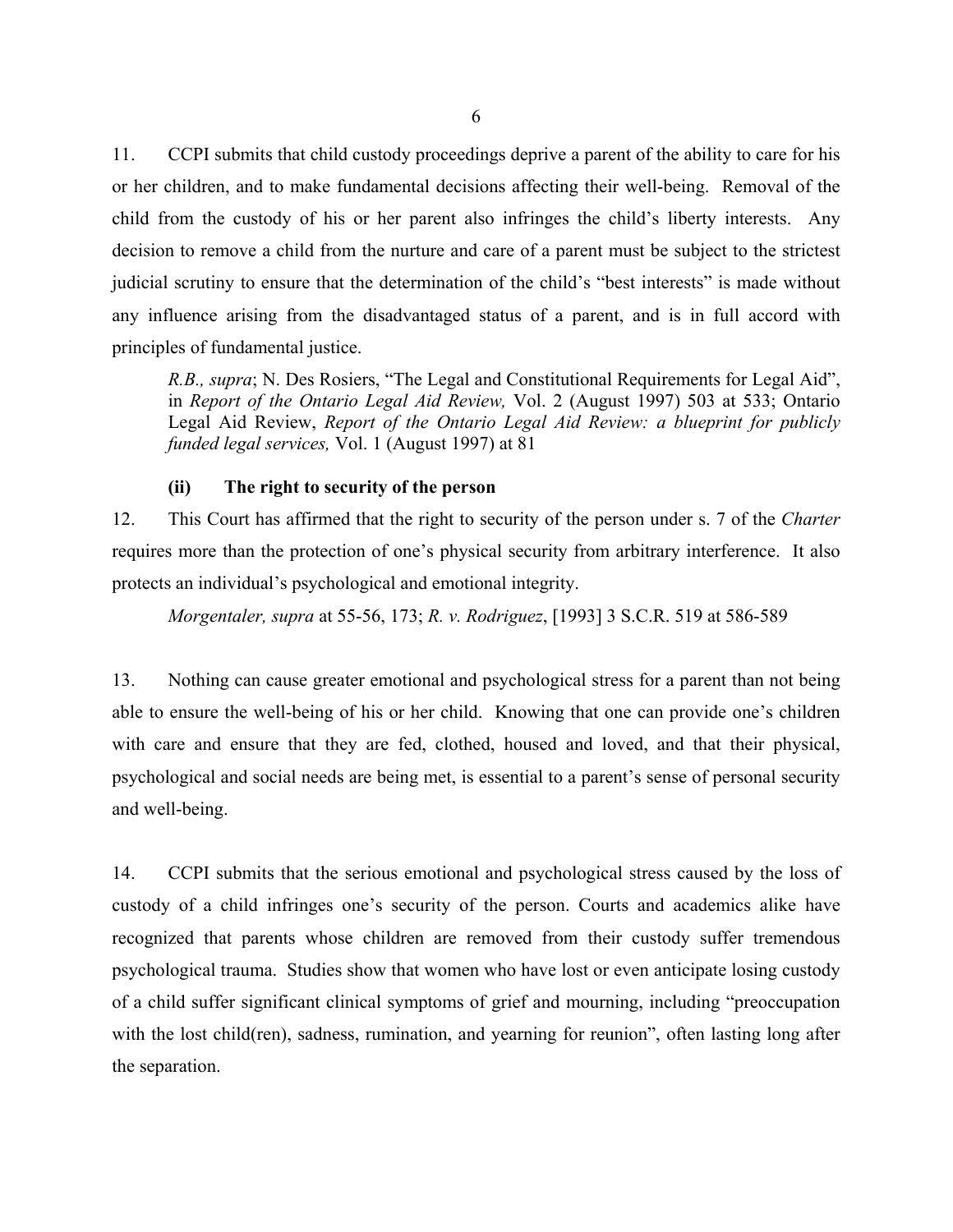A. Kovalesky and S. Flagler, "Child Placement Issues of Women With Addictions" (Sept./Oct. 1997) 26:5 JOGNN 585 at 588-589; T. Blanton and J. Deschner, "Biological Mothers' Grief: The Postadoptive Experience in Open Versus Confidential Adoption" (Nov.-Dec. 1990) LXIX, No. 6 *Child Welfare* 525 at 525, 532, 534; J. Lauderdale and J. Boyle, "Infant Relinquishment Through Adoption" (Fall 1994) 26:3 *IMAGE: Journal of Nursing Scholarship* 213

15. A decision to remove children from a parent's custody entails a judicial determination that a parent is unfit to raise them. Forced dissolution of the parent-child relationship has been called "one of the severest possible sanctions that can be taken against a parent" and "more terrifying than actual personal imprisonment". As the United States Supreme Court recognized in *Lassiter* v. *Department of Social Services*, "there can be few losses more grievous than the abrogation of parental rights."

*Davis v. Page*, 618 F.2d 374 (1981) at 379 and 714 F.2d 512 (1983) at 528-531; Notes, "Child Neglect: Due Process for the Parent" (1970) 70 *Columbia Law Review* 465 at 478-79; *Lassiter v. Department of Social Services*, 452 U.S. 18 (1981) at 40; B. Cosman and C. Rogerson, "Case Study in the Provision of Legal Aid: Family Law " *Report of the Ontario Legal Aid Review*, Vol. 2, *supra,* 773 at 828; "Indigent Rights to State Funding in Civil Actions" (1981-1982) 95 *Harvard Law Review* 132 at 138-139, 141; *Santosky et al. v. Kramer et al.*, 455 U.S. 745 (1982) at 758-760.

## **(iii) International Human Rights Law**

16. The broad ambit of liberty and security interests protected in s. 7 and the concomitant governmental obligations to respect, protect and fulfill these rights should be interpreted consistently with international human rights law which is binding on Canada. Such law enunciates the values and principles which underlie the *Charter* itself. The *Charter* is the primary vehicle through which internationally recognized human rights norms achieve domestic effect. Canadian courts have been urged by at least one U.N. human rights treaty monitoring body to "continue to adopt a broad and expansive approach to the interpretation of sections 7 and 15 of the Charter in order to provide effective remedies to violations of social and economic rights."

*Slaight Communications Inc.* v. *Davidson*, [1989] 1 S.C.R. 1038 at 1056-1057; *R*. v. *Keegstra*, [1990] 3 S.C.R. 697 at 750; Committee on Economic, Social and Cultural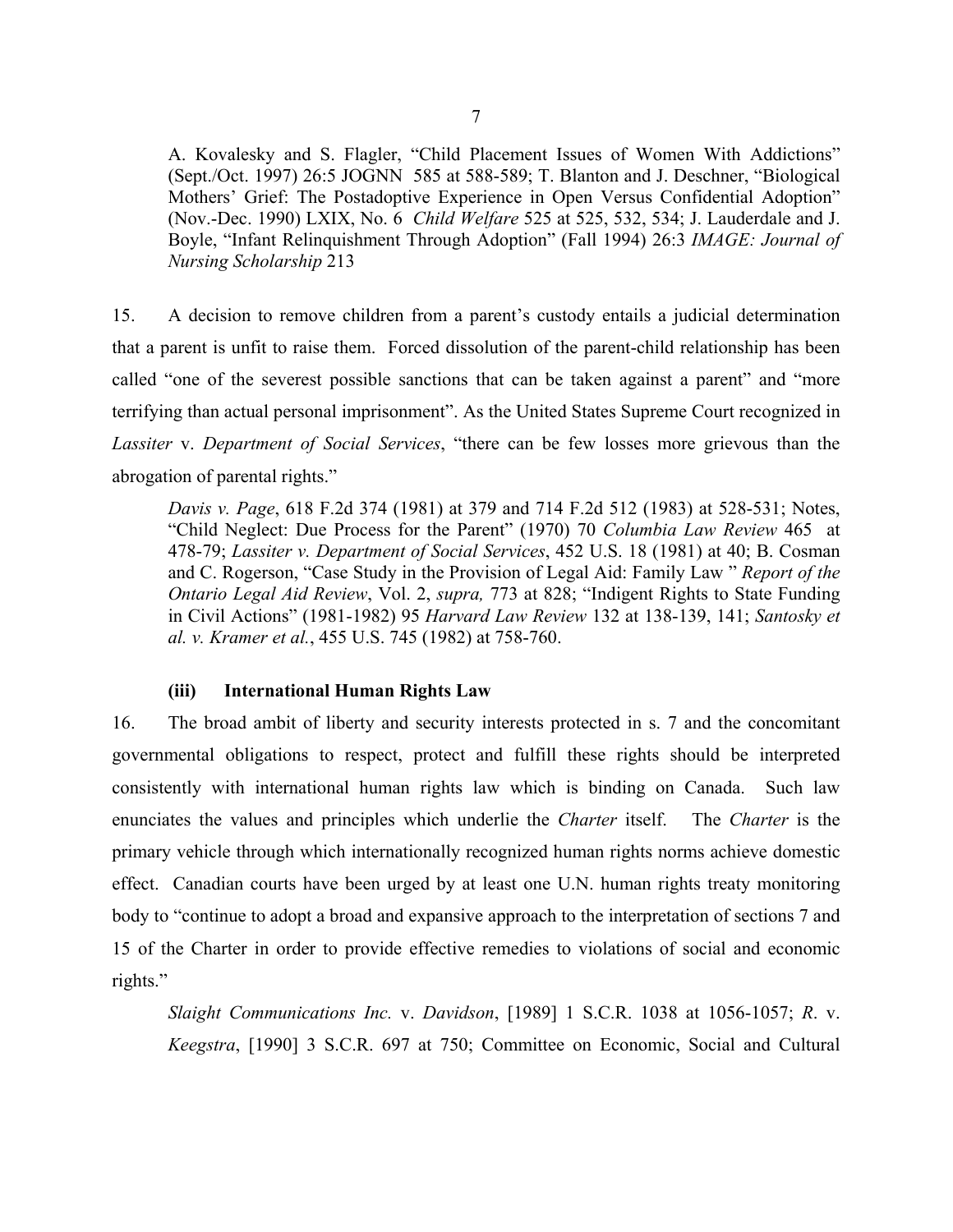8

Rights, *Concluding Observations on Canada*, U.N. Doc. E/C.12/1993/5 (1993).

17. International human rights instruments ratified by Canada recognize the importance of family to an individual's psychological and emotional integrity. They recognize a broad array of positive governmental responsibilities to protect the family from arbitrary or unlawful interferences and to ensure that parents receive the support and resources necessary to provide adequately for their children. The obligation of the State to protect the best interests of children extends well beyond the obligation to intervene to remove a child from the custody of parents where necessary and includes the appropriate allocation of resources to support parents in the raising of children. Children can only be separated from parents if it is in their best interests.

*Universal Declaration of Human Rights*, U.N.G.A. Res. 217 (III), U.N. Doc. A/810, at 71 (1948), Articles 22, 23, 25 and 26; *International Covenant on Economic, Social and Cultural Rights*, (1976) 993 U.N.T.S. 3, Art. 2, 6, 9, 10, 11 and 12; *International Covenant on Civil and Political Rights* (1976) 999 U.N.T.S. 171, Art. 2, 17, 23; *Convention on the Rights of the Child*, U.N. Doc. A/44/89 (1989), Art. 2, 3, 5, 9, 16 ; *Convention for the Protection of Human Rights and Fundamental Freedoms (European Convention)*, (1955) 213 U.N.T.S. 221, Art. 8; Mossman, *supra* at 41-42.

18. International law reinforces the notion that legal aid must be provided to parents in child protection proceedings. Parents are guaranteed the right to participate in such proceedings and States have an obligation to render appropriate assistance, "to the maximum extent of their available resources", for the implementation of the human rights conferred on children and parents.

*Convention on the Rights of the Child, supra*, Art. 2, 4, 9, 18, 27

19. The *International Covenant on Civil and Political Rights* (*ICCPR*) stipulates that individuals have the right to a fair hearing. This right extends to civil as well as criminal matters. In its fourth report to the Human Rights Committee under the *ICCPR*, Canada has acknowledged that the right to funded counsel may be necessary to ensure a fair trial as protected under ss. 7 and 11(d) of the *Charter* and noted that provincial programs normally cover legal aid in custody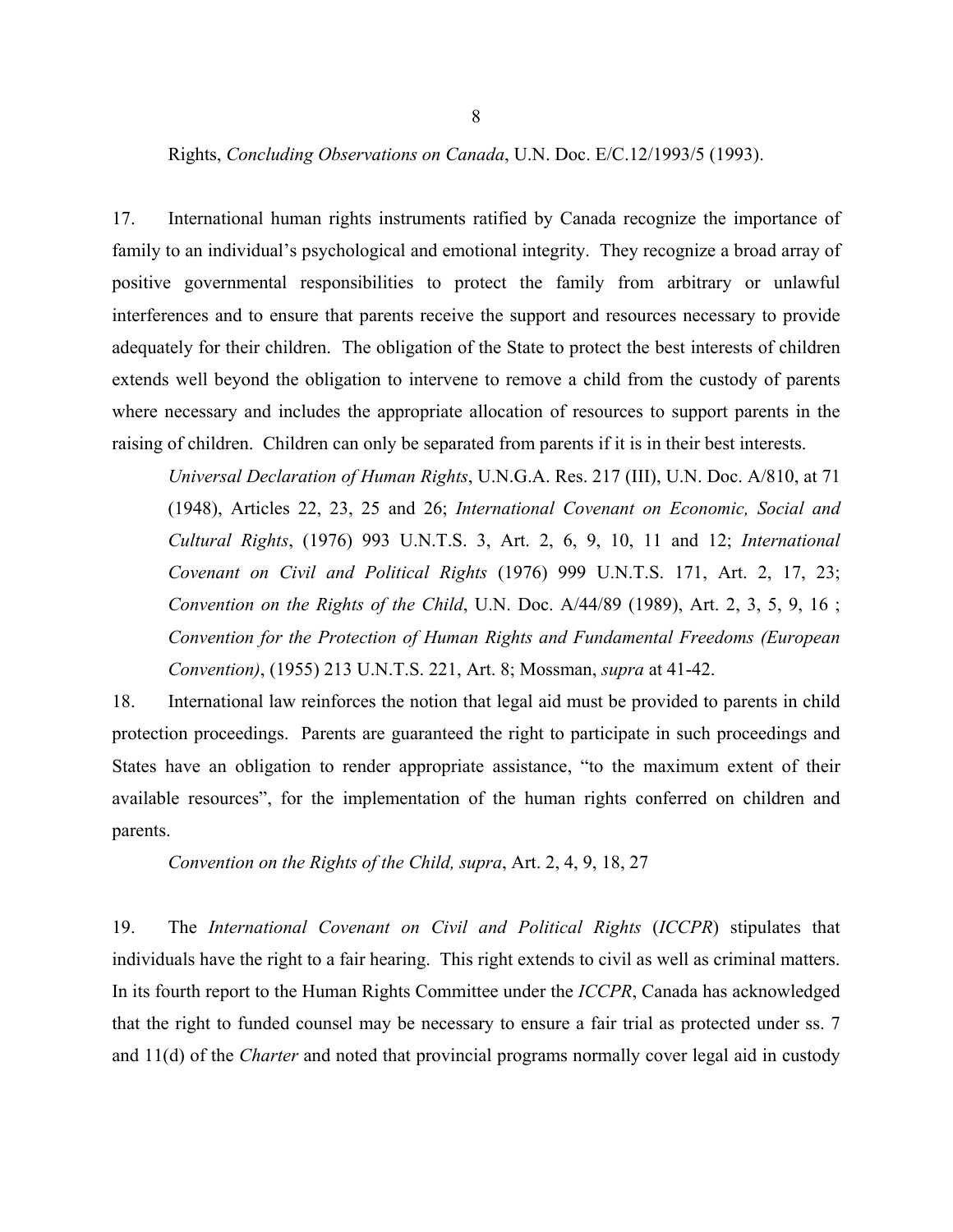proceedings.

*International Covenant on Civil and Political Rights, supra*, Article 14; Canada, Department of Canadian Heritage, *The International Covenant on Civil and Political Rights: Fourth Report of Canada* (Ottawa: Public Works and Government Services Canada, 1997) at 28-29; *Human Rights in the Administration of Justice*, G.A. Res. 48/137, 48 U.N. GAOR Supp. (No. 49) at 256, U.N. Doc. A/48/49 (1994) par. 6.

20. The European Court of Human Rights has held that rights under the *European Convention* must be practical and effective, not merely theoretical. Therefore, although Article 6(3) of the *European Convention* is explicitly applicable only to criminal matters, it was held that the right to a fair hearing under Article 6(1) of the *European Convention* also places a positive obligation on the State to provide legal aid to an individual seeking a judicial separation because an unrepresented litigant could not be expected to adequately present her case in such complex proceedings. CCPI submits that this reasoning is even more applicable in the case at bar where the custody of children is at stake and where the State has itself initiated proceedings against an individual.

*Airey v. Ireland* (1979), 2 E.H.R.R. 305; *European Convention, supra*, Art. 6

21. If the rights of disadvantaged families are to enjoy any effective protection under the *Charter*, it is imperative that this Court affirm the broad ambit of positive obligations on governments emanating from s. 7. The State's obligation to intervene to remove children from parental custody in particular circumstances must be placed within the context of broader obligations to provide necessary resources and support to disadvantaged families and communities to prevent the necessity of apprehension. Appropriate supports and resources for Aboriginal communities and for sole support and young families are particularly important in this regard.

22. CCPI submits that where, as in the present case, proceedings are initiated to remove a child from the custody of a parent, the positive obligations on the State extend to the provision of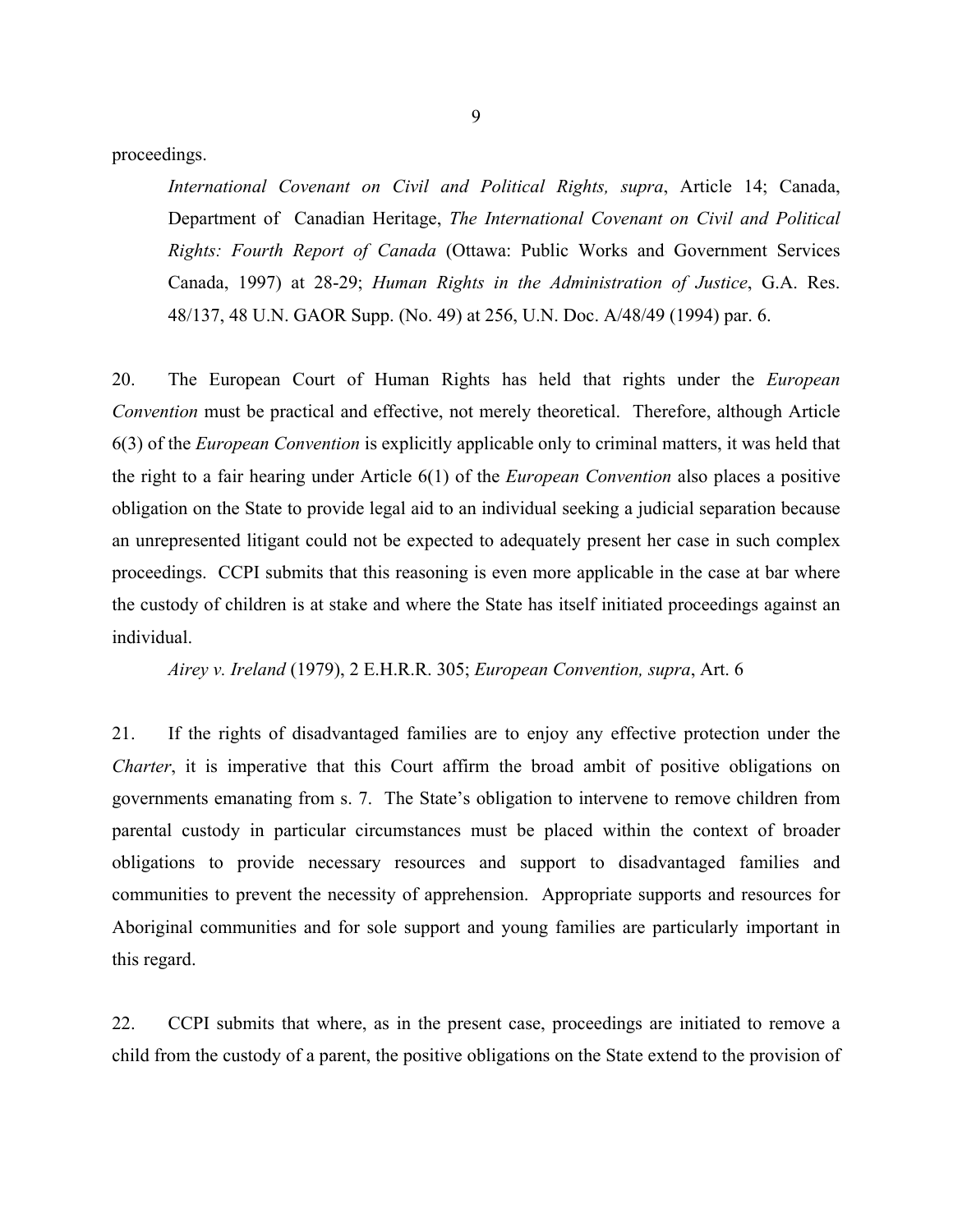necessary legal aid and other supports. Such supports are required to ensure that a proper and fair determination as to the child's best interests is made, without reliance on racial, cultural or class stereotypes, and without silencing the voice of low income parents - usually mothers.

### **B. The right to fundamental justice under Section 7**

#### **(i) The principles of fundamental justice**

23. CCPI submits that the opportunity to participate effectively in decisions affecting one's life, liberty or personal security, is an integral aspect of the right to be treated in accordance with the principles of fundamental justice. The right to a fair hearing is a basic tenet of our judicial system.

*Duke v. The Queen*, [1972] S.C.R. 917 at 923; *Cardinal v. Kent Institution,* [1985] 2 S.C.R. 653 at 661; *R. v. Seaboyer*, [1991] 2 S.C.R. 577 at 603, 608-609; *R. v. Tran*, [1994] 2 S.C.R. 951 at 975

24. What is adequate for a fair hearing depends on the nature of the rights at stake and the particular procedural safeguard in question. The courts have been clear that in the criminal context, an accused has a constitutional right to be provided with counsel at State expense if, due to the complexity and seriousness of the case, legal representation is essential to achieve a fair trial. In *R. v. Rowbotham,* for example, the Ontario Court of Appeal accepted as "self-evident the proposition that a person charged with a serious offence is under a grave disadvantage if, for any reason, he is deprived of the assistance of competent counsel".

*R. v. Rowbotham* (1988), 41 C.C.C. (3d) 1 (Ont. C.A.) at 62, 66-67; *Howard* v. *Presiding Officer of the Inmate Disciplinary Court of Stony Mountain Institution*, [1984] 2 F.C. 642 at 663, 681-668 (appeal to S.C.C. quashed, [1987] 2 S.C.R. 687).

25. CCPI submits that fundamental justice similarly demands that the right to State-funded counsel be provided to a low income parent who is unable to afford a lawyer in order to ensure a fair hearing in child protection proceedings. Such proceedings are just as complex and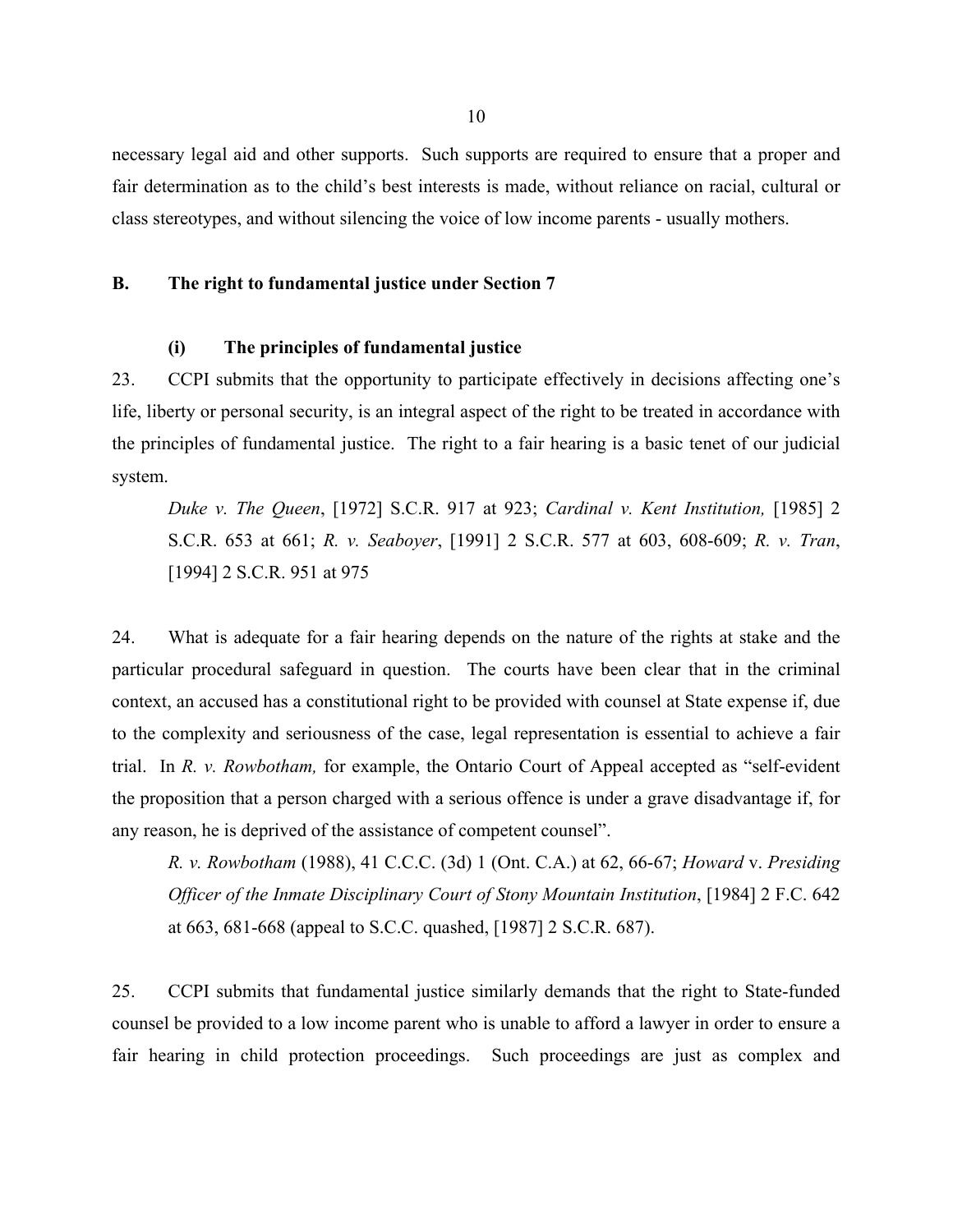11

adversarial as serious criminal trials and involve an adjudication of equally fundamental rights.

Cosman and Rogerson, *supra* at 787-88, 817-20, 848-49; National Council of Welfare,

*Legal Aid and the Poor* (Ottawa: Supply and Services Canada, 1995) at 10.

26. It is beyond dispute that child protection proceedings concern fundamentally important rights. The liberty and security interests of parents and their children are at stake. The integrity of the family unit depends on the outcome. As the United States Court of Appeals stated in *Davis v. Page*:

... a parent's interest in the custody of his or her child is among the most basic and fundamental of the liberties protected by the Constitution. Loss of a child is one of the severest possible sanctions that can be taken against a parent; it is a deprivation which can be equated with imposition of a fine or imprisonment through criminal proceedings. Indeed it is not unlikely that many parents would choose to serve a prison sentence rather than to lose the companionship and custody of their children. In addition the determination that a parent has abused or neglected a child may lead to criminal proceedings against the parent, and certainly carries with it a stigma which may be as traumatizing to the parent as imprisonment.

*Davis v. Page*, 618 F.2d 374 (1980)(U.S.C.A., 5<sup>th</sup> Cir.) at 379, later varied by 714 F.2d 512 (1983) $(\overline{U}$ .S.C.A., 5<sup>th</sup> Cir.) which confirmed the constitutional right to State-funded counsel but held that it must be considered on a case-by-case basis; Toronto Region Family Courts Committee, *Report of the Working Group on Unrepresented Litigants,* submission to the Ontario Legal Aid Review (March 1997) at 18; Cosman and Rogerson, *supra* at 828; *Report of the Ontario Legal Aid Review* (Vol. 1), *supra* at 81, 166-167; *Santosky, supra* at 758-759

# **(ii) The Unrepresented Parent in Child Protection Proceedings**

27. Child protection is "an enormously complex" and "highly specialized area of law that requires more than the cursory advice that a duty counsel can provide". Invariably, expert evidence is adduced from social workers and other child care specialists and the proceedings raise "a host of difficult evidentiary issues, from whether a child can testify to whether a counsellor's notes can be examined". Unrepresented parents are simply not capable of effectively adducing all relevant evidence, cross-examining witnesses (especially experts) or presenting legal defences. In short, the "complexity of the proceedings demands that parties be represented by lawyers" to ensure a fair hearing.

Cosman and Rogerson, *supra* at 786-87, 817-20, 843-44, 848-49, 889; *Report of the*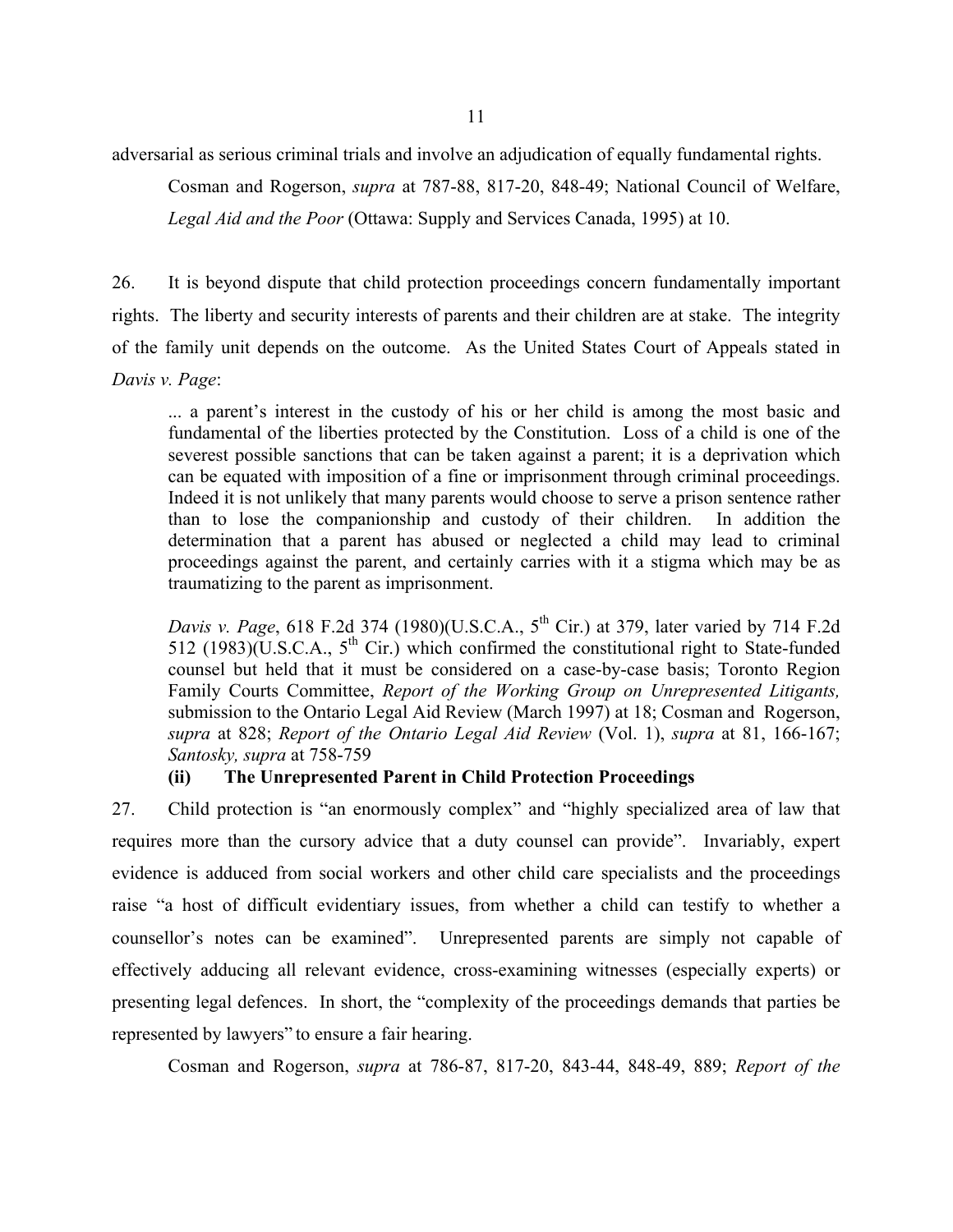*Working Group on Unrepresented Litigants*, *supra* at 11-13, 16, 17, 24-25; *Report of the Ontario Legal Aid Review* (Vol. 1), *supra* at 61-62, 166-167; N. Bala, "Mental Health Professionals in Child-Related Proceedings" (1995-6) 13 C.F.L.Q. 261 at 261-64, 273, 282, 290; *Children's Aid Society of Ottawa-Carleton v. M.T.*, [1995] O.J. No. 3879 (QL)(Ont. Gen. Div.) at paras. 70-96; *Lassiter, supra* at 30, 44-46; *Santosky, supra* at 763; *Davis v. Page*, 618 F.2d 374 (1980) at 380-382.

28. The Working Group On Unrepresented Litigants recently reported that there are serious problems for the administration of justice when individuals in child protection matters are unrepresented as a result of being denied legal aid. The Working Group concluded that "judges are simply not receiving information that is necessary to make proper decisions for the litigants and their children". Moreover, unrepresented parents "are not receiving the necessary legal advice to assist them in the reunification of their families or the resolution of their child's status". Such individuals often consent to orders that are inappropriate or unrealistic for them, simply out of ignorance and fear of what the outcome will be if they do not cooperate. The Working Group emphasized that:

In matters involving institutional litigants, if a respondent does not appear or otherwise fails to put his or her position before the court competently, the state-funded institutions can obtain orders that have serious consequences, including ... taking away [a] child from a parent forever. It is absolutely imperative that people have proper legal representation to ensure their rights are protected.

*Report of the Working Group on Unrepresented Litigants*, *supra* at 11-12; Cosman and Rogerson, *supra* at 825-28; L.H. Pelton, "Whose Neglect? The State Intervenes" in *For Reasons of Poverty* (New York: Praeger, 1989) 47 at 48-49; *Report of the Ontario Legal Aid Review* (Vol. 1), *supra* at 170-171; *Powell v. State of Alabama*, 287 U.S. 45 (1932) at 59-61, 68-69.

29. In the child protection setting, like in the criminal law context, an extreme power imbalance exists between the State and a parent. As Professors Cosman and Rogerson explain:

The complexity of the legal regime is compounded by the nature of the clientele. The parents in child protection cases are typically the most disadvantaged and vulnerable within the family law system, and clearly cannot fend for themselves. Many have substance abuse problems, and may suffer from mental disabilities or illnesses ... For these clients, lawyers play a significant role beyond representation in court hearings to ensure procedural fairness; over the past decade they have assumed an important role in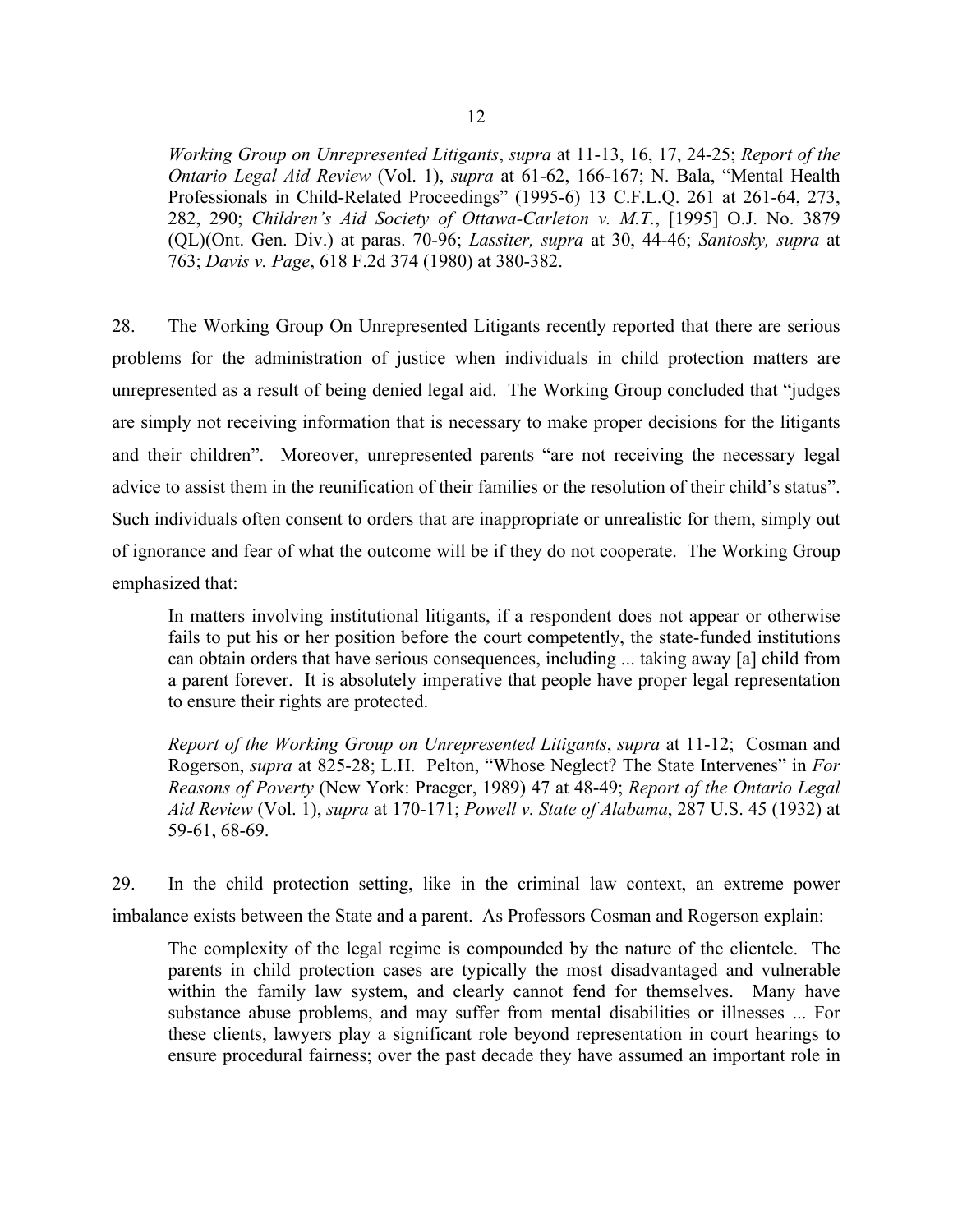assisting parents in developing plans for the return of their children and in guiding them to outside agencies for assistance.

Cosman and Rogerson, *supra* at 787-788, 819; See also: *Report of the Working Group on Unrepresented Litigants*, *supra*; Notes, *Columbia Law Review*, *supra* at 475-77; Mossman, *supra* at 64; *Report of the Ontario Legal Aid Review* (Vol. 1), *supra* at 166-67

#### **(iii) Fundamental justice and the "best interests of the child"**

30. The Attorney General of New Brunswick argues that because child protection proceedings are primarily concerned with the best interests of the child, they are somehow of an "administrative" character and far less adversarial than ordinary disputes. CCPI submits that child protection proceedings are clearly adversarial and it is misleading to suggest, as the Attorney General does (Factum, paragraph 39), that the parents only play a minimal role in the proceedings. In fact, the children's best interests cannot be determined accurately without ensuring effective participation by the parents.

31. CCPI submits that it is primarily the parent-child relationship which is being assessed, and that this relationship cannot be fully and properly examined without the effective participation of parents. Effective representation is particularly important when parents are low income, and have other characteristics of disadvantage such as mental disability, or belong to racial or ethnic minorities. It is of fundamental importance in such cases, if a fair determination of the "best interest of the child" is to be made, for the parents to have a full opportunity to challenge any inadequate understanding of their unique circumstances arising from dominant patterns of systemic prejudice or assumptions made about the parenting skills of poor people.

32. Clearly, a fair hearing is essential not only to protect the constitutional rights of the parents, but also to ensure that an accurate decision is rendered with respect to the best interests of the child. Thus, the fact that the best interests of the child are at stake strengthens the argument that legal representation of the parent is critical. It is particularly crucial that the parent be represented at the first hearing "because if the child is placed in care, it may be very difficult to get the child back". It is not sufficient to permit legal representation only at later proceedings, when the State seeks permanent guardianship of the child, since by that point "the parents' legal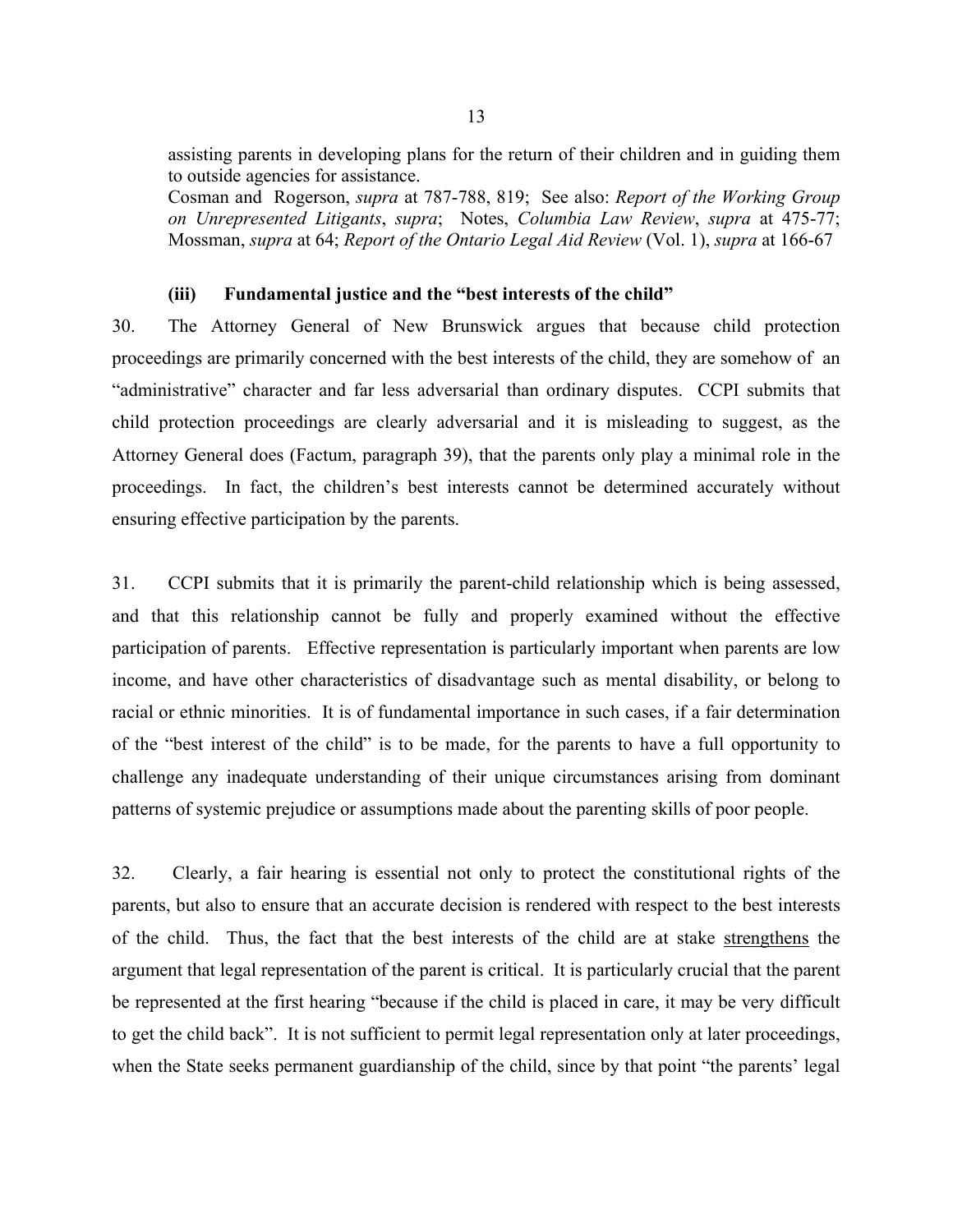position has usually sunk beyond any hope of salvage".

Cosman and Rogerson, *supra* at 826-27; *Report of the Working Group on Unrepresented Litigants*, *supra* at 16; *Lassiter, supra* at 27-28, 44; *M.T., supra*; *Davis v. Page*, 618 F.2d 374 at 381 and 714 F.2d 512 at 528-31; Women's Access to Legal Justice Coalition, *Draft Report on The Impact of the Cuts to Legal Aid on Women in British Columbia* (Vancouver, Feb. 18, 1998) at 2; *Family Services Act*, S.N.B., 1980, c. F-2.2, Part IV.

33. CCPI submits that the risk of an inaccurate decision regarding the best interests of the child is greatly increased when a low income parent is unrepresented. In *Davis v. Page*, it was noted by the dissent that "unrepresented parents lose custody of their children significantly more often than parents represented by counsel". This increased risk is not only inequitable, but also highly detrimental to low income parents and their children.

*Davis v. Page*, 714 F.2d 512 (1983) at 531; Reasons for Decision of Court of Appeal (Bastarache J.A.), COA at 153-154; *Lassiter, supra*; Notes, *Columbia Law Review*, *supra* at 475-76; Cosman and Rogerson, *supra* at 825-27.

# **(iv) Equality Rights Considerations**

34. This Court has stated that the equality guarantee in the *Charter* informs the content of all other *Charter* rights. In *Andrews,* Justice McIntyre stated that "[t]he section 15(1) guarantee is the broadest of all guarantees. It applies to and supports all other rights guaranteed by the *Charter*." In the present case, equality values have obvious application as this Court has before it a single mother, living in poverty, who is seeking fair and equal access to the justice system. Those affected by the denial of legal aid are invariably poor, usually women, and frequently young mothers, women of colour, First Nations women and women with physical or psychological disabilities

*Andrews v. Law Society of* B.C., [1989] 1 S.C.R. 143 at 185; *Tran, supra* at 976; *Law Society of Upper Canada v. Skapinker*, [1984] 1 S.C.R. 357; *Phillippines (Republic) v. Pacificador* (1993), 16 C.R.R. (2d) 209 (Ont. C.A.) at 312-314; *Report of the Ontario Legal Aid Review* (Vol. 1), *supra* at 80-82; Des Rosiers, *supra* at 511, 535; Mossman, *supra* at 25-27, 41-42; P. Hughes, "Domestic Legal Aid: A Claim to Equality" (1995) 2 *Review of Constitutional Studies* 203; National Council of Welfare, *supra,* at 9-14.

35. In *Rodriguez,* Justice McLachlin held that a legal regime in which the benefits and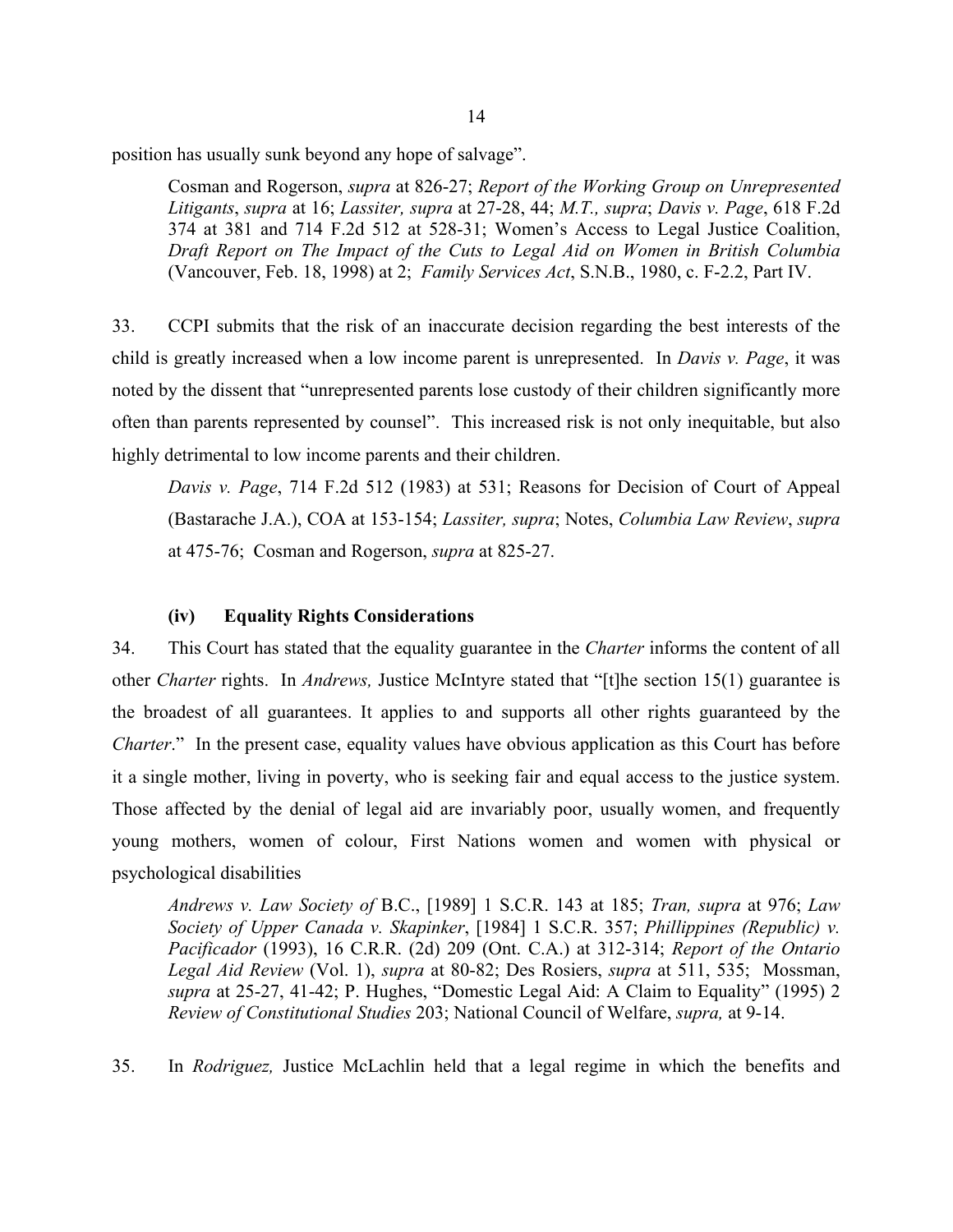protection of the law are unavailable to members of some disadvantaged groups for reasons unrelated to the overall objectives of the legislation is "arbitrary" and violates s. 7. In the broader social context of child apprehension proceedings, basic principles of human dignity and equality demand that low income parents be provided with legal aid to make their participation effective and meaningful.

*Rodriguez, supra* at 619-624

36. In *Eldridge,* this Court held that s. 15 of the *Charter* may require the State to implement programs which alleviate disadvantage even if such disadvantage may exist independently of State action. The failure to ensure that disadvantaged persons have the resources to take full advantage of benefits available to others "bespeaks a thin and impoverished vision of s. 15(1)" of the *Charter*. *Eldridge v. British Columbia (Attorney General)*, [1997] 3 S.C.R. 624 at 677-682; B. Porter, "Beyond *Andrews*: Substantive Equality and Positive Obligations in *Eldridge* and *Vriend*" (1998) 9 *Constitutional Forum* 71.

37. CCPI respectfully submits that it would bespeak an equally thin and impoverished vision of s. 7 to suggest it does not impose a positive obligation on the State to ensure that disadvantaged members of society who cannot afford counsel receive equal access to a fair hearing, in proceedings which affect their liberty and security interests.

M.J. Mossman, *supra* at 25-27, 41-42, 57; Cosman and Rogerson, *supra* at 787

38. There is clear evidence that an overly large proportion of individuals subjected to child protection proceedings are low income and single mothers. Child welfare agencies estimate that 66-75% of all children under their care come from poor families even though such families constitute only about 20% of the population. In fact, "poverty is the single most prevalent characteristic of these families, who tend to be the poorest of the poor".

M. Callahan, "Feminist Approaches: Women Recreate Child Welfare" in B. Wharf (ed.) *Rethinking Child Welfare in Canada* (Toronto: McClelland & Stewart, 1993) 172 at 182-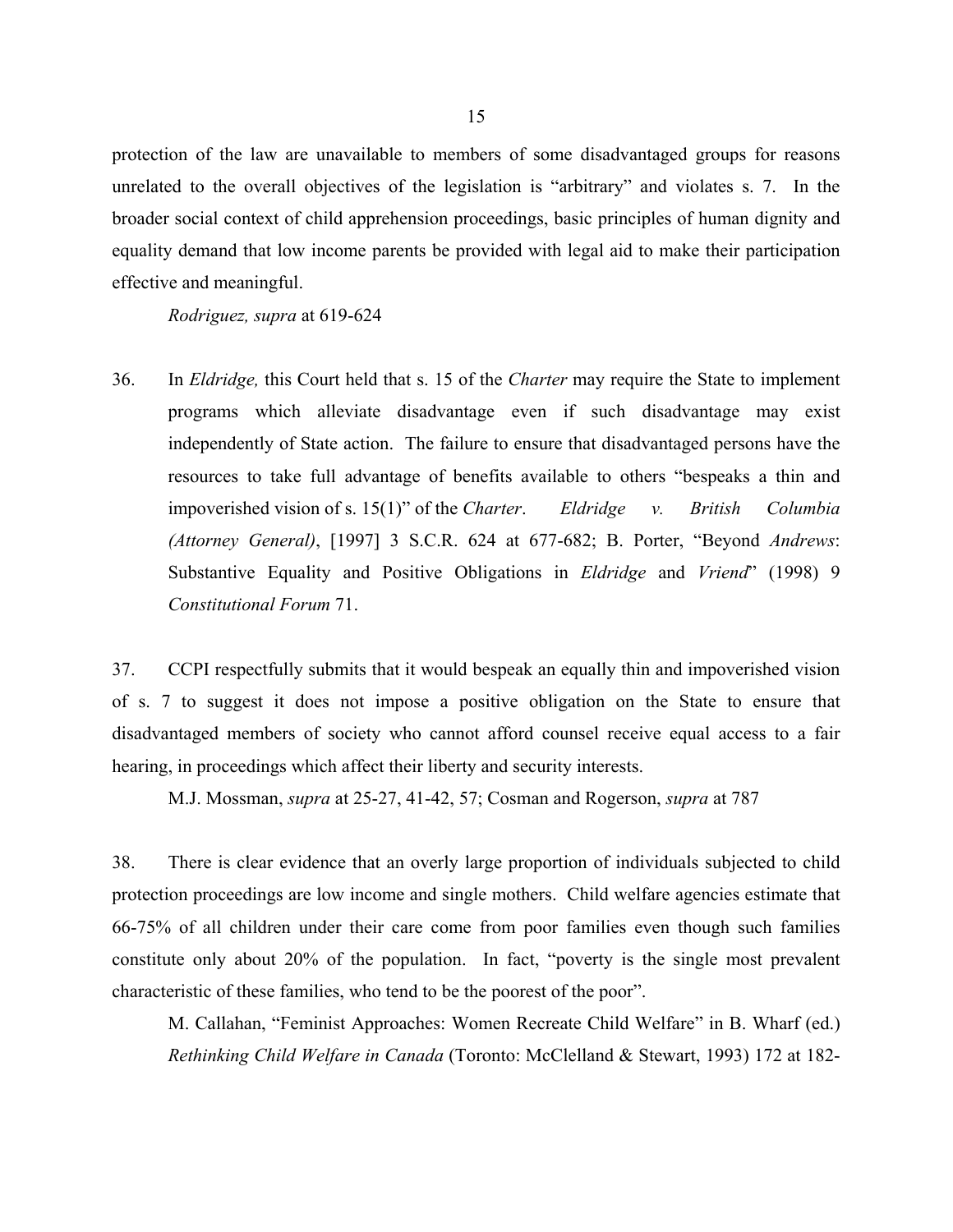83; L. Pelton, *supra* at 38, 50-52; Canadian Council on Social Development, *The Progress of Canada's Children, 1997* (1997) at 30; C. McKie, "An Overview of Lone Parenthood in Canada" in J. Hudson and B. Galaway (eds.) *Single Parent Families: Perspectives on Research and Policy* (Toronto: Thompson, 1993) 53 at 57-58, 60, 65-66; N. Trocmé *et al.*, "Child Abuse and Neglect in Ontario: Incidence and Characteristics" (May-June, 1995) Vol. LXXIV, # 3 *Child Welfare* 563 at 571-73; *Children Taken into Care*, Report for Manitoba Department of Community Services (Winnipeg: R. Sloan & Associates, 1989) at 27

39. Single mothers experience the highest level of poverty in Canada and face significant hurdles in providing basic necessities for their families. Apart from the material hardships, low income single mothers are also the object of prejudices and stereotypes which portray them as irresponsible parents and deficient in parenting skills. Such prejudices are reinforced for women with disabilities, women of colour, First Nations women and immigrant women. As the U.S. Supreme Court observed in *Santosky*, "because parents subject to termination proceedings are often poor, uneducated, or members of minority groups ... such proceedings are often vulnerable to judgments based on cultural or class bias". Legal representation in child custody matters is essential to begin to overcome the systemic inequalities which may lead to inappropriate determinations as to the child's best interest for children whose mothers are members of disadvantaged groups.

*Santosky, supra* at 763; See also Trocmé *et al*., *supra* at 571; McKie, *supra* at 57-58, 60, 65-66; Pelton, *supra* at 50-52; *Dartmouth/Halifax County Regional Housing Authority v. Sparks* (1993), 101 D.L.R. (4th) 224 (N.S.C.A.); M. Jackman, "Women and the Canada Health and Social Transfer: Ensuring Gender Equality in Federal Welfare Reform, (1995) 8 *C.J.W.L.* 371 at 378-381.

40. The Federation of Law Societies of Canada states that "every person in Canada must have equal and fair access to justice" which should not be denied because of financial considerations. Further, legal aid services should include "advice and representation to those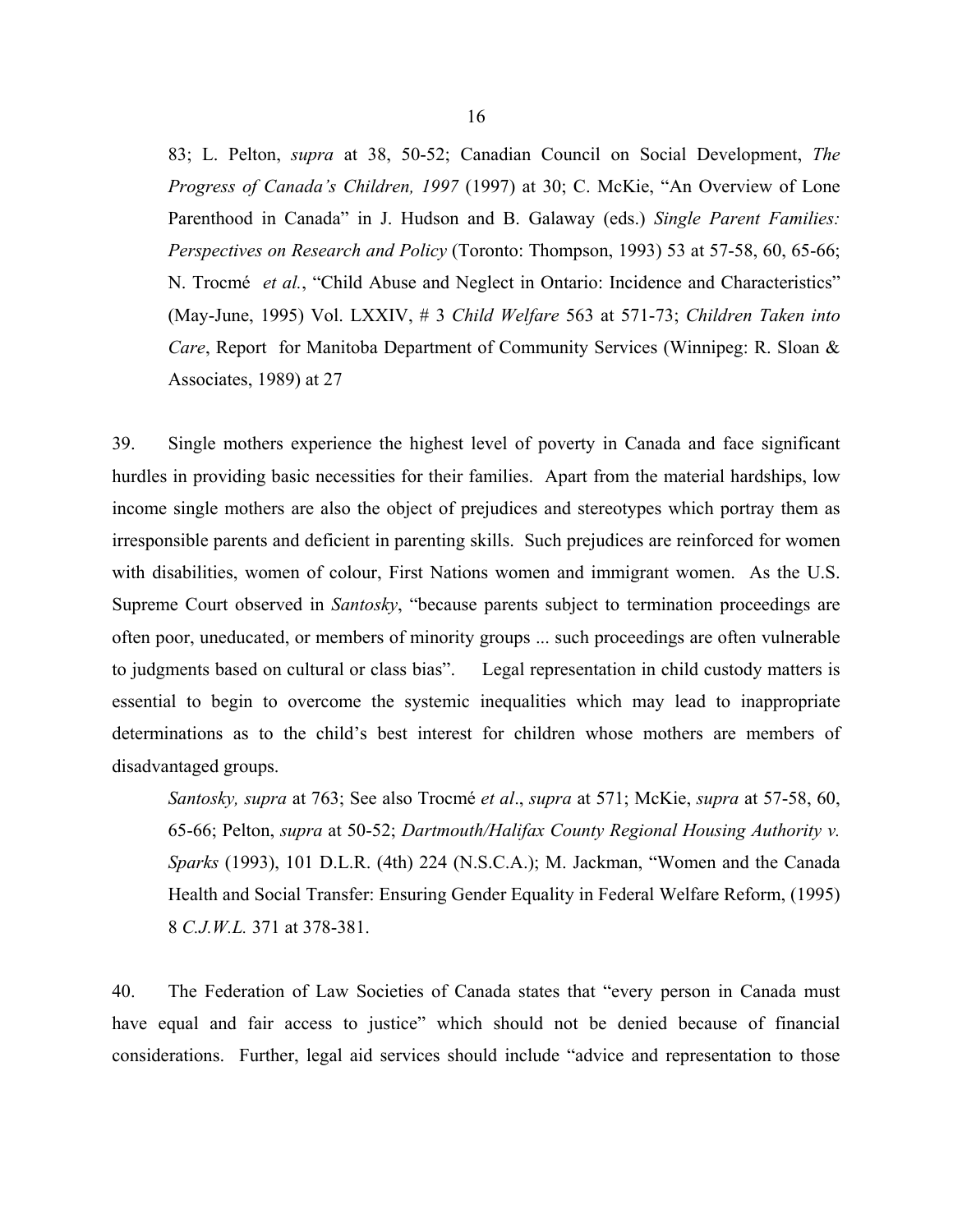whose life, liberty, livelihood or physical or mental security and safety are threatened." Similarly, the Canadian Bar Association has stated that "essential public legal service coverage for qualifying individuals must include ... child welfare matters where the state is involved as a party". The Report of the Ontario Legal Aid Review also concluded that:

... low-income people need access to legal representation when they come into contact with the kinds of legal regimes that intrude upon people's lives in some of the most extreme ways imaginable: involuntary treatment, incarceration, the apprehension of a child.

*Report of the Ontario Legal Aid Review* (Vol. 1), *supra* at 59; Federation of Law Societies of Canada, *Statement of Principle on Legal Aid* (adopted in February 1994); Canadian Bar Association, *Charter of Public Legal Services* (Resolution 93-11-A; adopted 1993).

41. While CCPI submits that the involvement of the State as a party not should be a determining or limiting factor for eligibility for legal aid or to a finding of a s. 7 violation, there is a wide consensus, both within Canada and elsewhere that, at a minimum, legal aid must be granted in child protection cases. Legal aid is required because of the nature of the rights and interests at stake for both parents and children, the complexity of the proceedings, and the inequities for the poor and other disadvantaged groups if such assistance is not provided. To deny legal representation for poor parents in such proceedings is to demean and devalue their constitutional entitlement to liberty and security of the person.

#### **(v) Principles of Fundamental Justice in the Present Case**

42. CCPI submits that it was fundamentally unfair to force the Appellant to defend herself against the comparatively unlimited resources, expert evidence and legal arguments of the State, presented through its legal counsel in the present case. The Appellant was destitute and alone, facing three lawyers in a hearing which lasted three days. Fifteen affidavits were adduced into evidence. Moreover, she was facing the possible loss of custody of her children and could not possibly be expected to maintain the objectivity and composure necessary to adequately present an effective case in such an emotional matter. Confidence in the justice system is undermined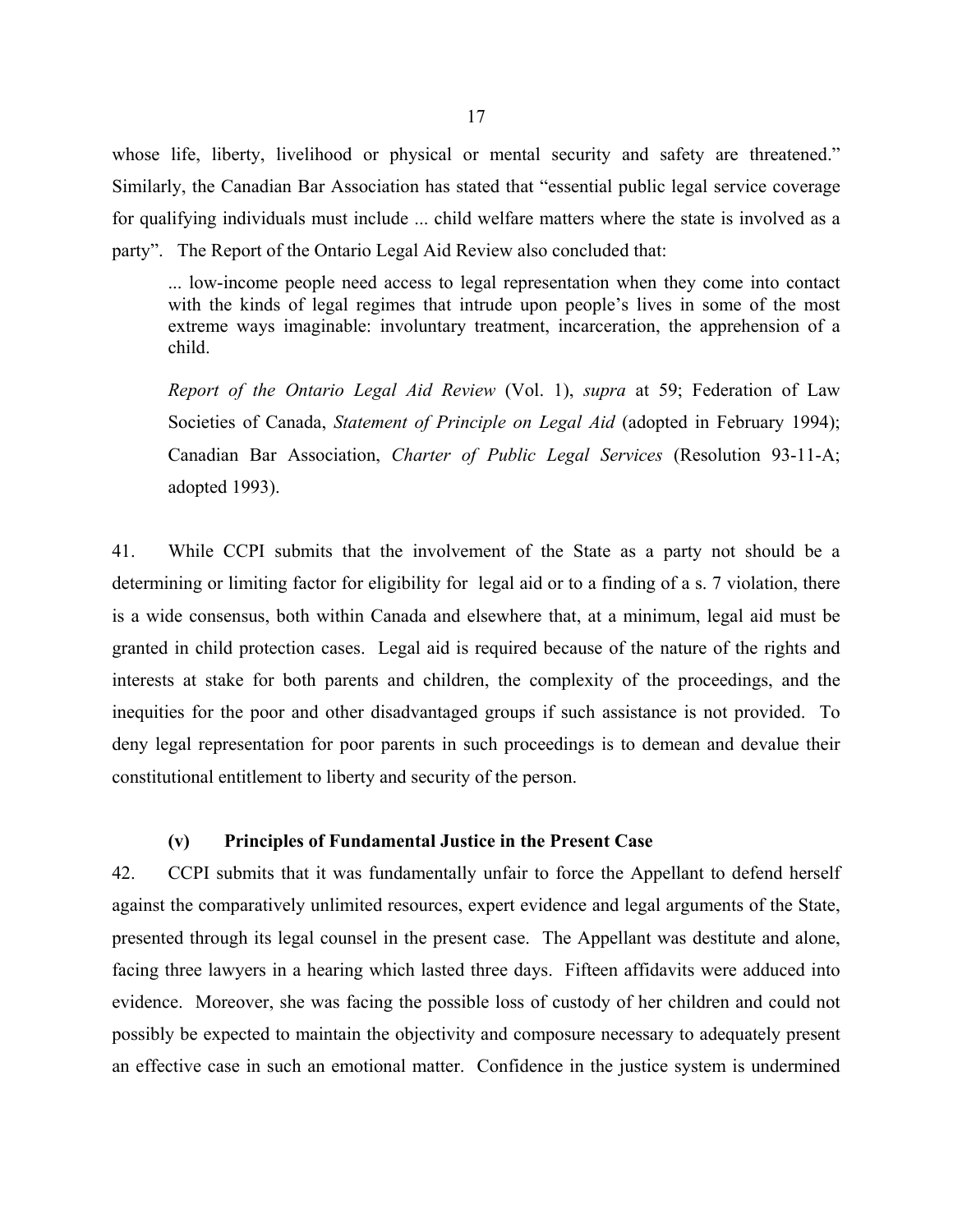when the process is so fundamentally flawed. As Justice Bastarache aptly observed:

Intervention here is compelling. The procedure here is founded on the adversarial system, as already stated. As such, it is based on the premise that the truth will emerge from the contest between the two adversaries where each presents its case before an impartial tribunal. Each side will do its best to establish its own case and to destroy the opponent's case. Out of this conflict, truth and justice will surface. Where, however, in fairness and in the circumstances of the case, one of the parties is incapable of selfrepresentation, confidence in the system is threatened. The adversaries must be equal or relatively equal before the tribunal. If they are not, the procedure is in danger of degenerating into one of moral ambivalence.

Reasons for Decision of Court of Appeal (Bastarache J.A.), COA at 151-154; Cosman and Rogerson, *supra* at 787, 848-849; Notes, *Columbia Law Review*, *supra* at 476; *Report of the Working Group on Unrepresented Litigants*, *supra* at 25; *M.T., supra.*

43. The Attorney General of New Brunswick asserts that the trial judge considered the evidence and held that legal counsel was not essential to a fair trial in this case (Factum, paragraph 31). With respect, CCPI submits the trial judge defined the right to a fair trial too narrowly. In particular, the trial judge failed to adequately take into account the complexity and adversarial nature of the proceedings, including the fact that the Appellant was not familiar with the rules of evidence, the legislation or the powers of the Minister or the Court.

44. The Appellant was acutely aware that she needed legal counsel in order to adequately present her case to the Court. At the hearing, she was subjected to a barrage of expert reports and assessments attacking her basic character, perception of reality, psychological make-up and stability, and child rearing skills, among other matters. The Appellant faced allegations that she was paranoid and had an excessive preoccupation with her powerlessness in dealing with government officials. Her interactions with social workers, counsellors, teachers, school officials, foster parents, and extended family members, were all subject to closest scrutiny.

*New Brunswick (Minister of Health and Community Services) v. J.G.* (1995), 157 N.B.R. (2d) 169 (Q.B.)

45. Like many low income sole-support mothers, the Appellant was under tremendous social and financial stress and faced enormous difficulties in her efforts to support herself and her children on inadequate social assistance. Because of their reliance on public support programs,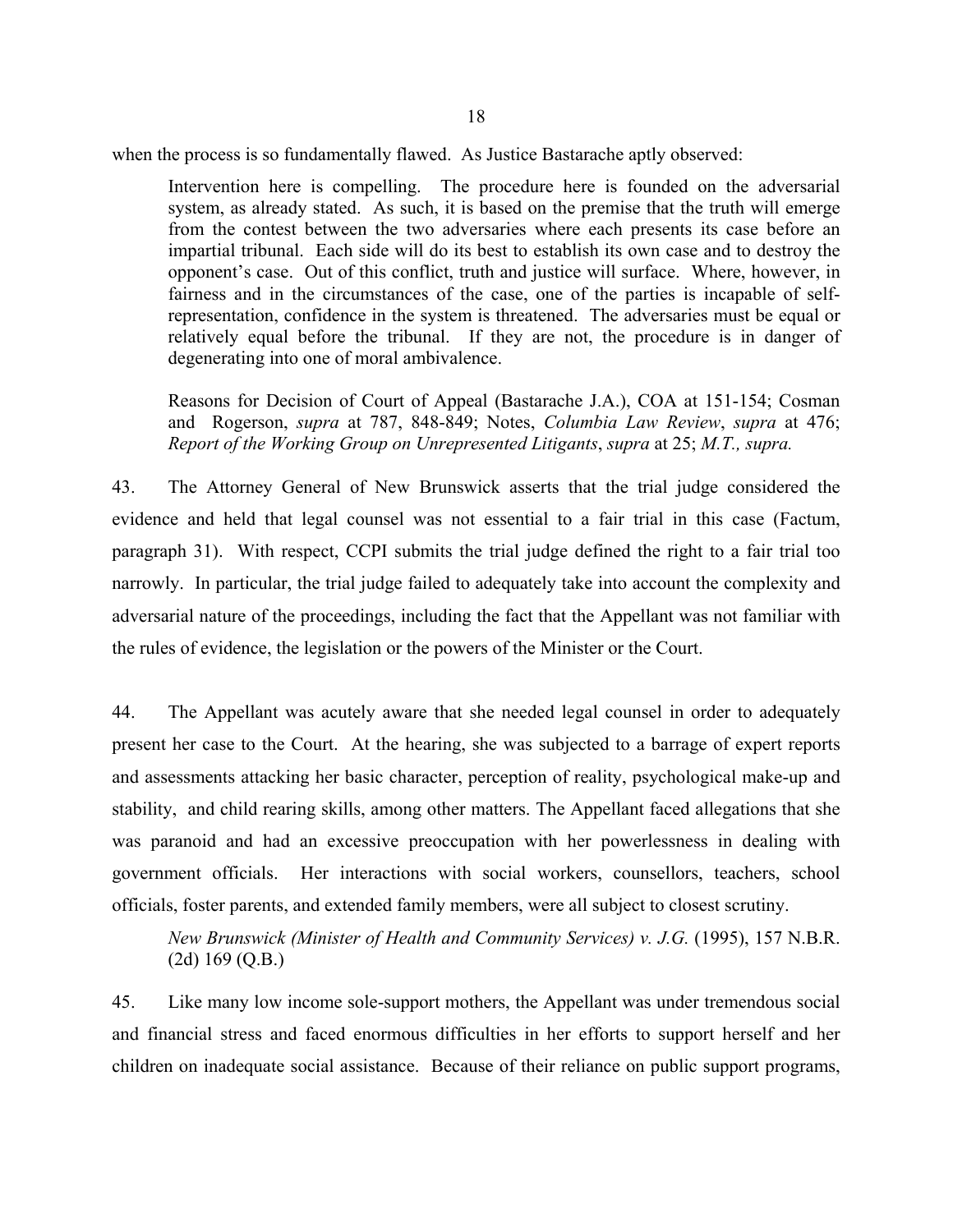low income sole support mothers are subject to constant oversight by social workers and other government officials. Their social and economic circumstances make them particularly vulnerable to child custody proceedings based on their inability to "cope", and on assessments of their unwillingness to "learn" or to "improve" their social and parenting behaviours. Without effective legal representation by counsel, such women are denied the fair and equal treatment upon which the legitimacy of the judicial system and child protection proceedings depend.

*Report of the Ontario Legal Aid Review* (Vol. 1), *supra* at 59

46. At an objective level, as Justice Bastarache concluded, it was fundamentally unjust for the Appellant to have to defend herself in legal proceedings on the crucial question of the custody of her children, against the weight of expert and other evidence put forward by the State, without the aid of a lawyer. At a subjective level, to force the Appellant into a proceeding in a court of law in which she was to be described, assessed and judged, not only in terms of her parental fitness but in terms of her basic character, her psychological make-up and her overall value as a member of society, without the aid of a lawyer, was to reinforce her sense of extreme injustice, of marginalization and of powerlessness. A decision-making process which engenders such feelings is clearly incompatible with the ideals of human dignity, equality and justice which s. 7 and the *Charter* as a whole are designed to safeguard.

Reasons for Decision of Court of Appeal (Bastarache J.A.), COA at 153-154

47. CCPI submits that the Respondents' refusal to provide the Appellant with State-funded legal counsel deprived her of her s. 7 rights to liberty and security of the person in a manner not in accordance with the principles of fundamental justice. As one commentator noted "it would be hard to think of a system of law which works more to the oppression of the poor" than the denial of legal aid to a low income parent in child protection proceedings.

Notes, *Columbia Law Review, supra* at 476; *Report of the Working Group on Unrepresented Litigants*, *supra* at 25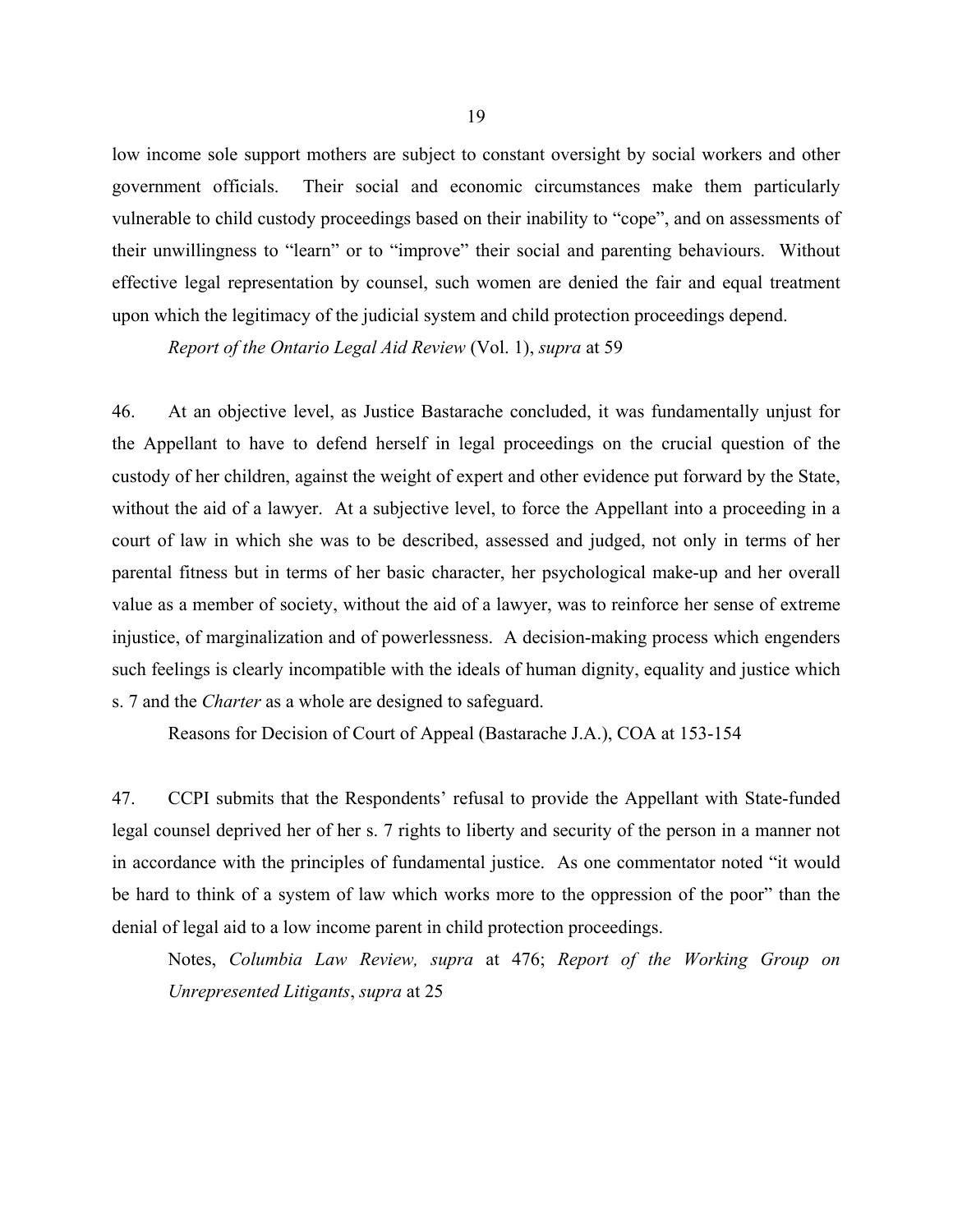#### **C. Section 1 of the** *Charter*

48. This Court has emphasized that the government can never justify a *Charter* violation solely by reference to budgetary considerations or administrative convenience. The sole possible purpose of denying legal aid to low income parents in custody proceedings initiated by the State is to reduce spending. However, the rights at issue in this case are so fundamental that governments cannot justify denying s. 7 rights simply by claiming that it costs too much to respect them.

*Eldridge, supra* at 685; *Re Provincial Court Judges,* 1997 3 S.C.R. 3 at 155-157; COA at 28; A. Scherer, "Gideon's Shelter" (1988) 23 Harv. C.R. - C.L. L. Rev. 557 at 576-577

49. Arguably, any cost savings the government may achieve by limiting expenditures on legal aid may be more than offset by the "significant cost consequences" for the administration of justice created when litigants are unrepresented. Professors Cosman and Rogerson observe that "the increasing numbers of unrepresented litigants have resulted in both more and lengthier trials". Judges in Ontario and B.C. have reported that trials take twice as long when litigants are unrepresented. Furthermore, the efficiencies offered by case management are lost and judges must "assume the inappropriate roles of intake worker, interviewer, lawyer and social worker".

*Report of the Working Group on Unrepresented Litigants*, *supra* at 19; Cosman and Rogerson, *supra* at 828; Coalition for Access to Justice, *Proposal on the Impact of the Cuts to Legal Aid on the Disadvantaged in British Columbia* (Working Draft, Feb. 1998) at 4.

50. In any case, overall spending on legal aid in Canada amounts to only \$17.90 per capita. This can be compared to \$65.00 per capita spent on legal aid in England. The most recent data from the Canadian Centre for Justice Statistics illustrates that in 1994/95, all government spending on legal aid amounted to only 7% of total justice spending in Canada and justice expenditures were a relatively small share of total government spending. In fact, spending on legal aid in 1994/95 represented a mere 0.18% of all federal, provincial and territorial government spending in Canada.

Canadian Centre for Justice Statistics, "Legal Aid in Canada: 1996-1997" (June 1998) *Juristat*, Vol. 18, No.10 (Statistics Canada-Catalogue 85-002-XPE) at 7; D. Crerar, "A Cross-Jurisdictional Study of Legal Aid" *Report of the Ontario Legal Aid Review*, Vol. 3,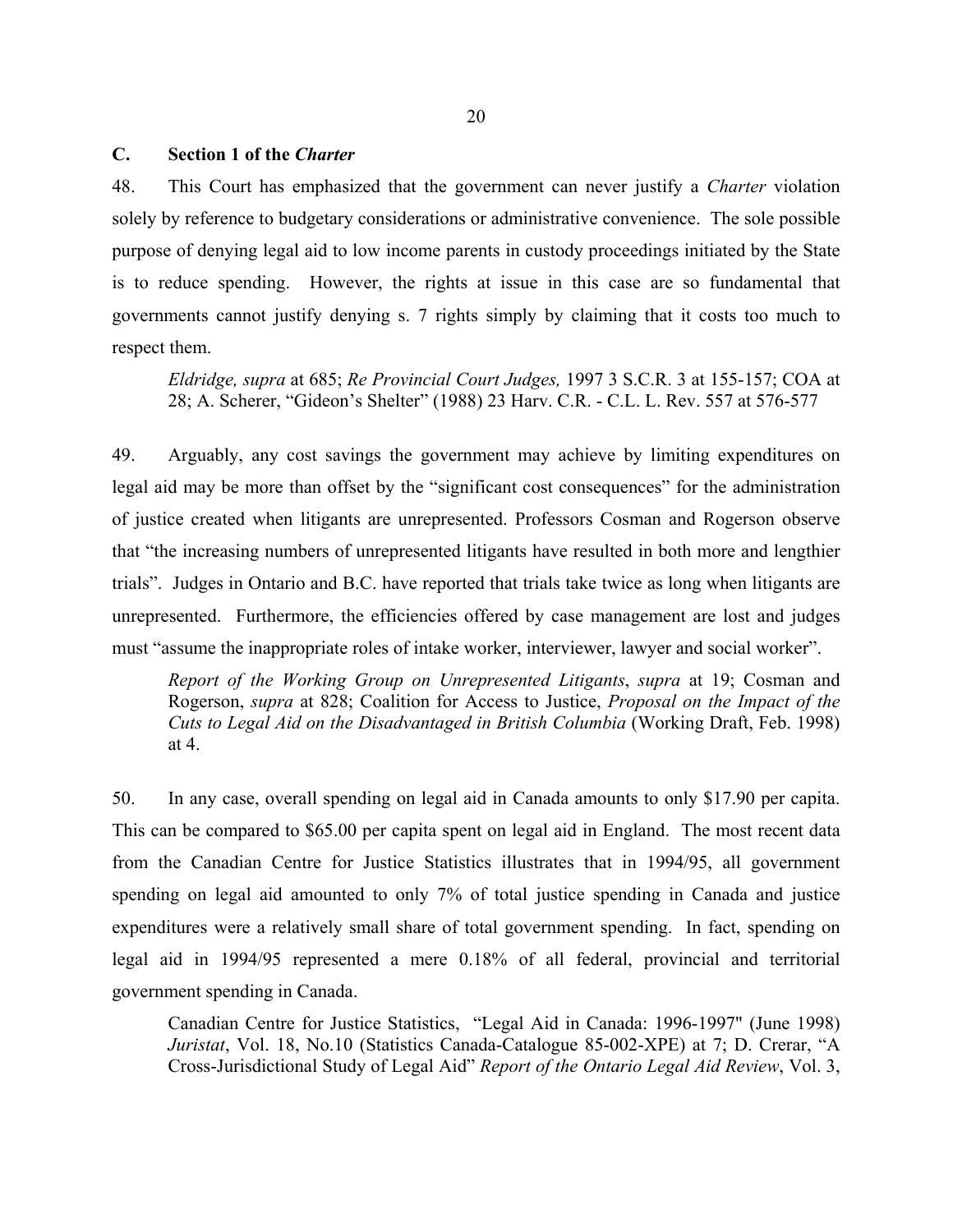supra, 1071 at 1124, 1148; National Legal Aid "Meeting Tomorrow's Needs With Yesterday's Budgets: The Undercapacity of Legal Aid in Australia" (July 1996) at 2; Canadian Centre for Justice Statistics, "Justice Spending in Canada" (Jan. 1997) *Juristat,* Vol. 17, No. 3 (Statistics Canada) at 1-3, 9; Statistics Canada, "Consolidated Federal, Provincial, Territorial and Local Government Expenditure Fiscal Years 1990/91 to 1994/95", *Public Sector Finance 1995-1996* (March 1996) at 168.

51. Moreover, spending on legal aid with respect to child protection matters represents a very small proportion of overall spending on legal aid. For example, from 1994 to 1996, child protection cases accounted for only 4 - 5% of all legal aid certificates granted in Ontario and only 6 - 8% of all spending on family law certificates. It is apparent that the expenditures on legal aid have not been significant relative to other government spending.

Cosman and Rogerson, *supra* at 786, fn #26, 889.

52. New Brunswick has the second lowest per capita spending on legal aid in Canada. In 1996-97, only 9% of all legal aid applications approved in New Brunswick were civil, compared to the average of 53% across Canada. The total fees and disbursements for child protection matters in particular accounted for only 1.6% of the total legal aid expenditures in New Brunswick. This illustrates that it would not be unduly onerous to force the Respondents to comply with their constitutional obligations.

"Legal Aid in Canada: 1996-1997" *Juristat, supra* at 8; Law Society of New Brunswick, *Annual Report of Legal Aid New Brunswick, 1996-1997* (July, 1997) at 21 and the attached audited financial statements.

53. In *Re Provincial Court Judges,* this Court held that governments could not justify interfering with the independence of the judiciary solely on the basis of financial considerations, even in difficult economic times. CCPI respectfully submits that in our adversarial system, when serious rights are at issue in complex proceedings, legal representation is just as critical to a fair adjudication as an independent judiciary. Simply put, s. 7 requires governments to allocate sufficient resources to ensure fair hearings in matters affecting one's liberty or security of the person.

*Re Provincial Court Judges, supra*; See also E. Raymer, "Family judges find themselves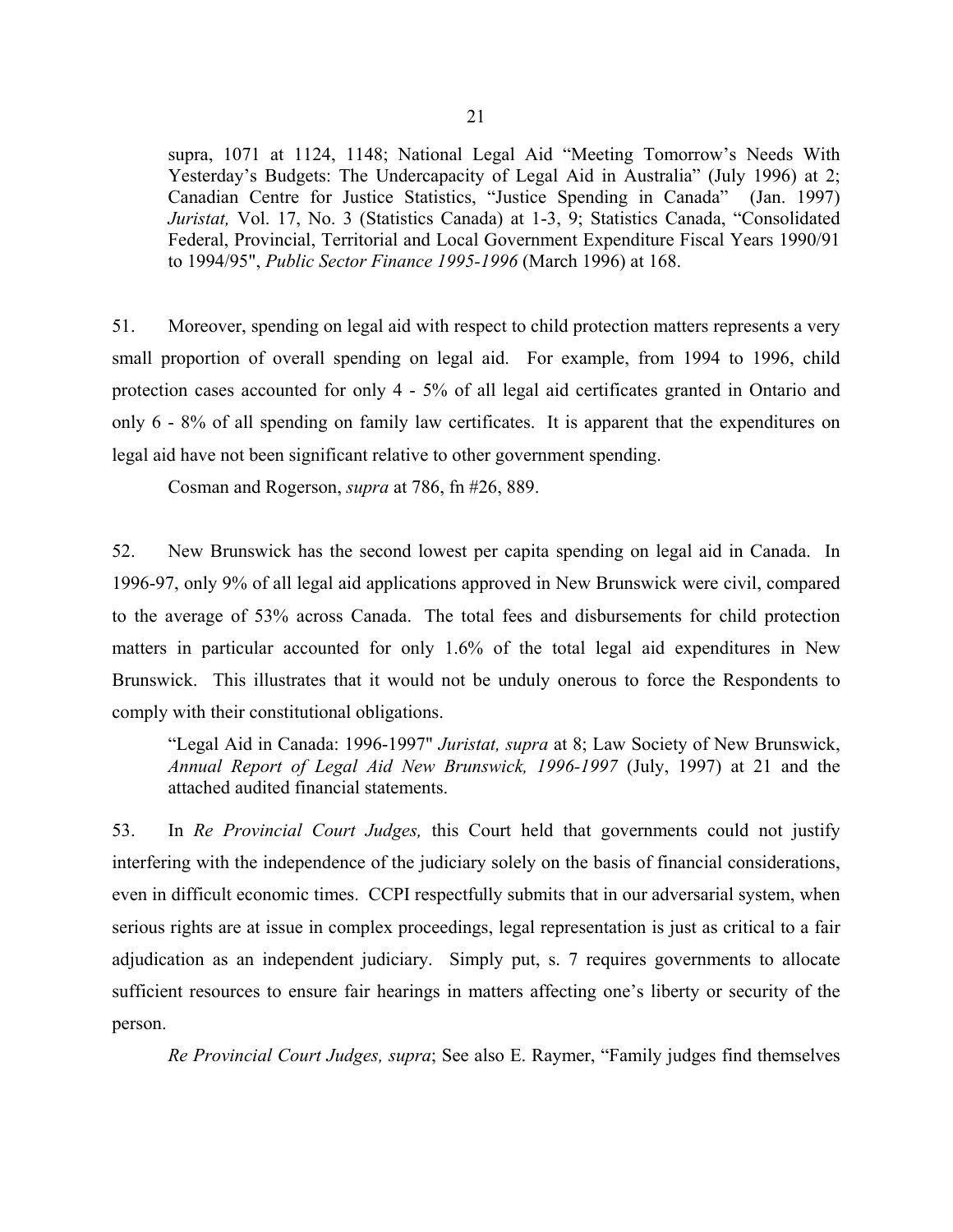dealing with fallout from legal aid cutbacks" (July 18, 1997) Vol. 17, No. 11 *The Lawyers Weekly* at 9-10.

54. CCPI submits that, even if some account may be taken of financial considerations under s. 1, the Respondents have failed to demonstrate that the Appellant's rights have been minimally impaired. CCPI submits that a categorical denial of legal aid to a poor parent, such as the Appellant, in cases where the State seeks custody of a child, does not minimally impair a parent's *Charter* rights. At a minimum, there must be a presumption that counsel is necessary for a fair hearing in such proceedings, which may be rebutted by the Respondents.

*Re Provincial Court Judges, supra* at 156-157; Des Rosiers, *supra* at 541-42.

55. In this case, s. 1 of the *Charter* cannot permit a government to escape its constitutional obligations under s. 7. In child protection matters, the cost of an unfair hearing in social and human terms is far greater than any potential budgetary savings. As the Canadian Bar Association argues:

Legal aid is not an expensive social experiment, affordable only in times of economic growth. Rather, it is the expression of the basic, democratic principle of the protection of the rights of individuals against the overwhelming power of the state. As such, legal aid is essential in order to ensure equal access to justice in our society. Justice is indivisible; if it is not accessible to everyone then it does not exist.

F. Zemans, "Making the Justice System Balance" in A. Hutchinson (ed.) *Access to Civil Justice* (Toronto: Carswell, 1990) 237 at 249 citing the Canadian Bar Association National Legal Aid Liaison Committee, *The Provision of Legal Aid in Canada* (1985) at 1

# **D. Remedy**

56. CCPI submits that, pursuant to s. 24(1) of the *Charter*, a just and appropriate remedy is a declaration that the failure to provide State-funded counsel to low income parents in child protection matters violates s. 7 of the *Charter,* and a direction to the Respondents to administer the *Legal Aid Act* in a manner consistent with the *Charter*. The Respondents can be left to choose from a myriad of options available to rectify the unconstitutionality of the current legal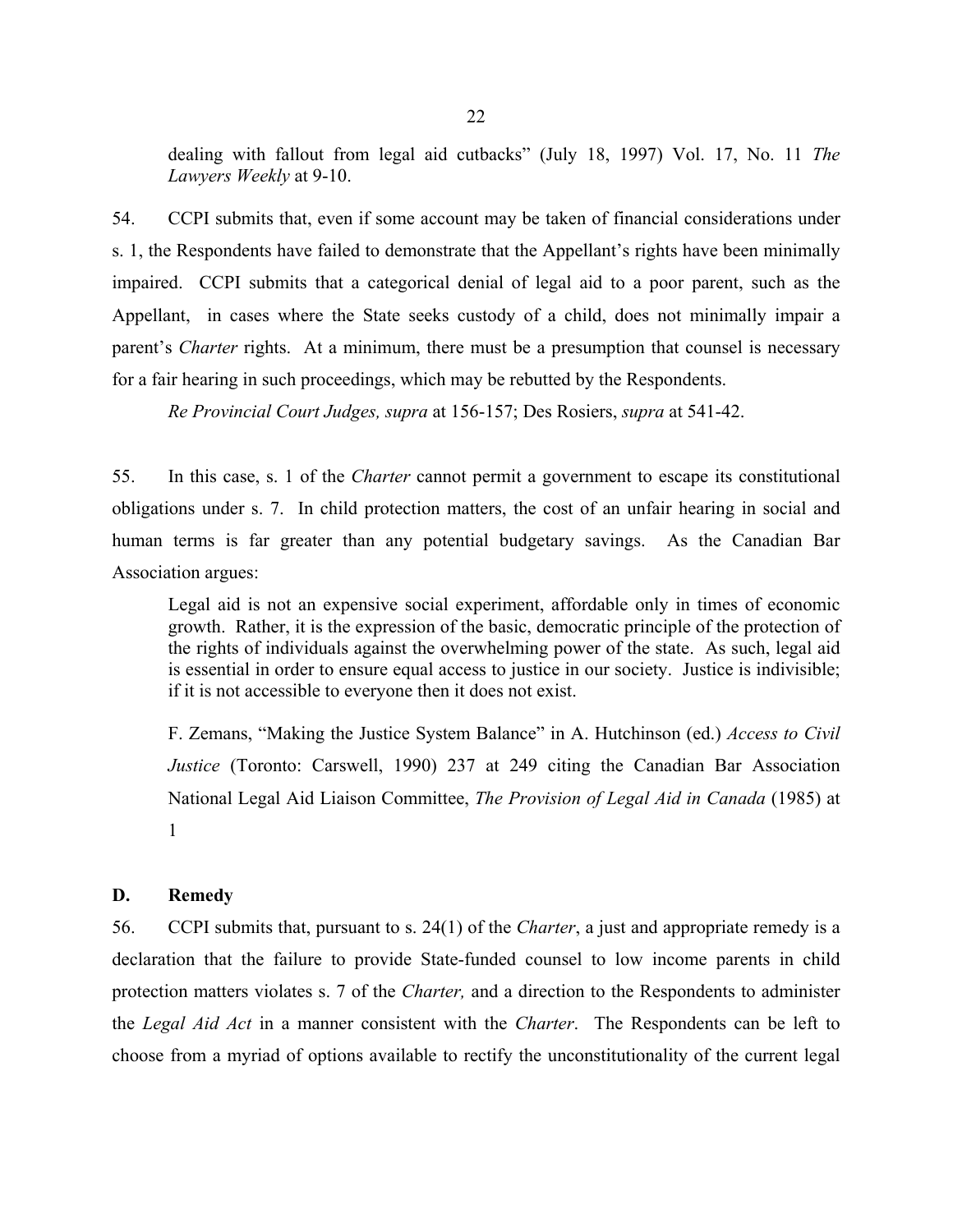aid system.

*Eldridge, supra* at 691-692.

57. CCPI submits that the remedy should be directed against all of the Respondents. The Respondents, Law Society of New Brunswick and Legal Aid New Brunswick assert that they are not subject to the *Charter* as they are acting in their private capacity. However, the *Charter* clearly applies to private entities which act in furtherance of a specific government program or policy. Governments cannot evade *Charter* responsibility simply by delegating the implementation of a legal aid program to another entity, as has been done in this case. It is submitted that the Respondents are merely the "vehicles the legislature has chosen to deliver this program".

*Eldridge, supra* at 661-666; *Legal Aid Act*, R.S.N.B. 1973, c. L-2; See also: Factum of the Attorney General of New Brunswick at paragraph 10

#### **E. Conclusion**

58. The State must ensure equal access to fundamental justice for all Canadians, including those living in poverty, when it deprives or threatens to deprive an individual of rights guaranteed under s. 7 of the *Charter*. Justice demands that parents not be subjected to the potential loss of custody of their children unless there is a fair hearing. In such matters, a fair hearing can only be assured if the parent is represented by counsel. If a parent cannot afford legal representation, fundamental justice and equality require the State to provide legal aid to that individual.

## **PART IV - ORDER SOUGHT**

59. CCPI requests an order allowing the appeal and declaring that the failure to provide State-funded counsel to parents who cannot afford representation in child protection proceedings initiated by the State violates s. 7 of the *Charter* and that such violation is not justified by s. 1 of the *Charter*. CCPI further requests an order directing the Respondents to administer the legal aid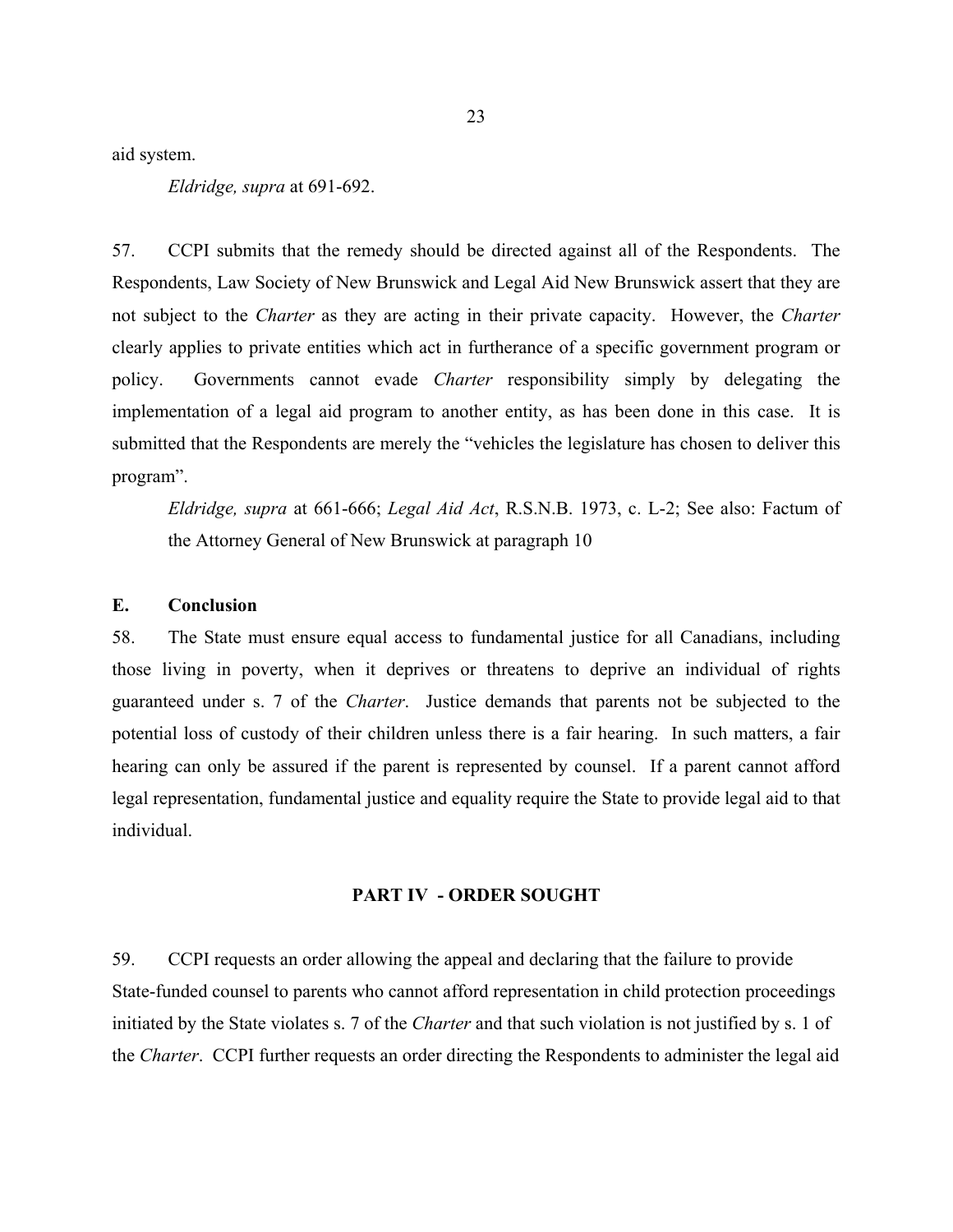program in a manner consistent with s. 7 of the *Charter.* 

ALL OF WHICH IS RESPECTFULLY SUBMITTED this day of October, 1998.

MARTHA JACKMAN ARNE PELTZ MICHAEL CONNER<br>
Counsel for CCPI Counsel for CCPI Counsel for CC

 $\mathcal{L}_\text{max} = \mathcal{L}_\text{max} = \mathcal{L}_\text{max} = \mathcal{L}_\text{max} = \mathcal{L}_\text{max} = \mathcal{L}_\text{max} = \mathcal{L}_\text{max} = \mathcal{L}_\text{max} = \mathcal{L}_\text{max} = \mathcal{L}_\text{max} = \mathcal{L}_\text{max} = \mathcal{L}_\text{max} = \mathcal{L}_\text{max} = \mathcal{L}_\text{max} = \mathcal{L}_\text{max} = \mathcal{L}_\text{max} = \mathcal{L}_\text{max} = \mathcal{L}_\text{max} = \mathcal{$ 

Counsel for CCPI Counsel for CCPI Counsel for CCPI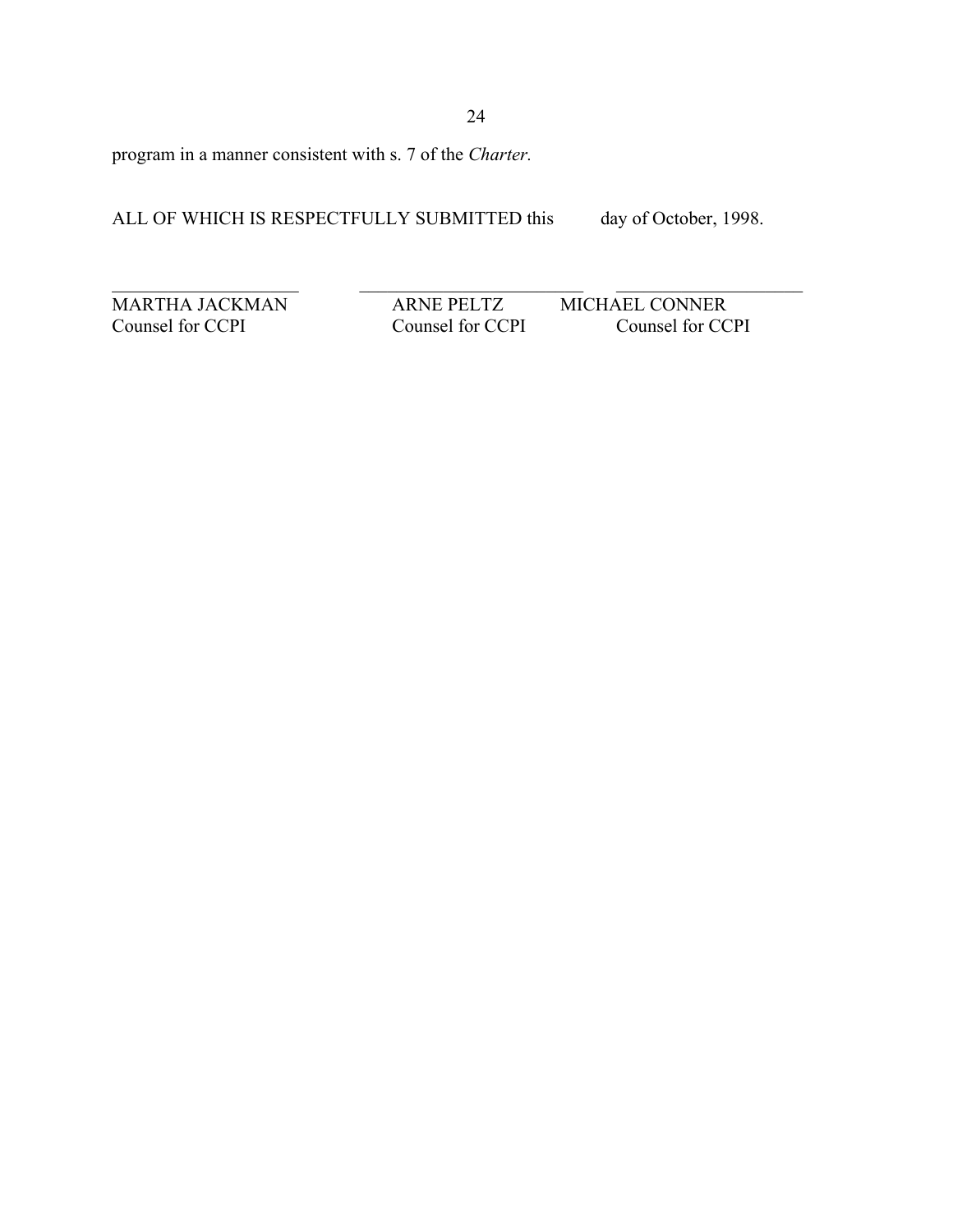# 25 **PART V - TABLE OF AUTHORITIES**

| Page(s)                                                                                                                                                                                                                                 |           |
|-----------------------------------------------------------------------------------------------------------------------------------------------------------------------------------------------------------------------------------------|-----------|
| <b>CASES:</b>                                                                                                                                                                                                                           |           |
|                                                                                                                                                                                                                                         |           |
|                                                                                                                                                                                                                                         |           |
|                                                                                                                                                                                                                                         |           |
| Children's Aid Society of Ottawa-Carleton v. M.T., [1995] O.J. No. 3879                                                                                                                                                                 | .9, 11,   |
| Dartmouth/Halifax County Regional Housing Authority v. Sparks (1993),                                                                                                                                                                   | 13        |
| Davis v. Page, 618 F.2d 374 (1980)(U.S.C.A., 5 <sup>th</sup> Cir.), rehearing<br>en banc 640 F.2d 599 (1981)(U.S.C.A., 5 <sup>th</sup> Cir.), vacated by 458 U.S.<br>1118 (1982) (U.S.S.C.), remanded and reheard en banc, 714 F.2d 512 | $4-5, 8,$ |
|                                                                                                                                                                                                                                         |           |
| Eldridge v. British Columbia (Attorney General), [1997] 3 S.C.R. 624. 12, 17, 19, 20                                                                                                                                                    |           |
|                                                                                                                                                                                                                                         |           |
| Howard v. Presiding Officer of the Inmate Disciplinary Court of Stony                                                                                                                                                                   | 8         |
|                                                                                                                                                                                                                                         |           |
|                                                                                                                                                                                                                                         |           |
|                                                                                                                                                                                                                                         |           |
| New Brunswick (Minister of Health and Community Services) v. J.G. (1995),                                                                                                                                                               | .15       |
| Phillippines (Republic) v. Pacificador (1993), 16 C.R.R. (2d) 209 (Ont. C.A.).  11-12                                                                                                                                                   |           |
|                                                                                                                                                                                                                                         |           |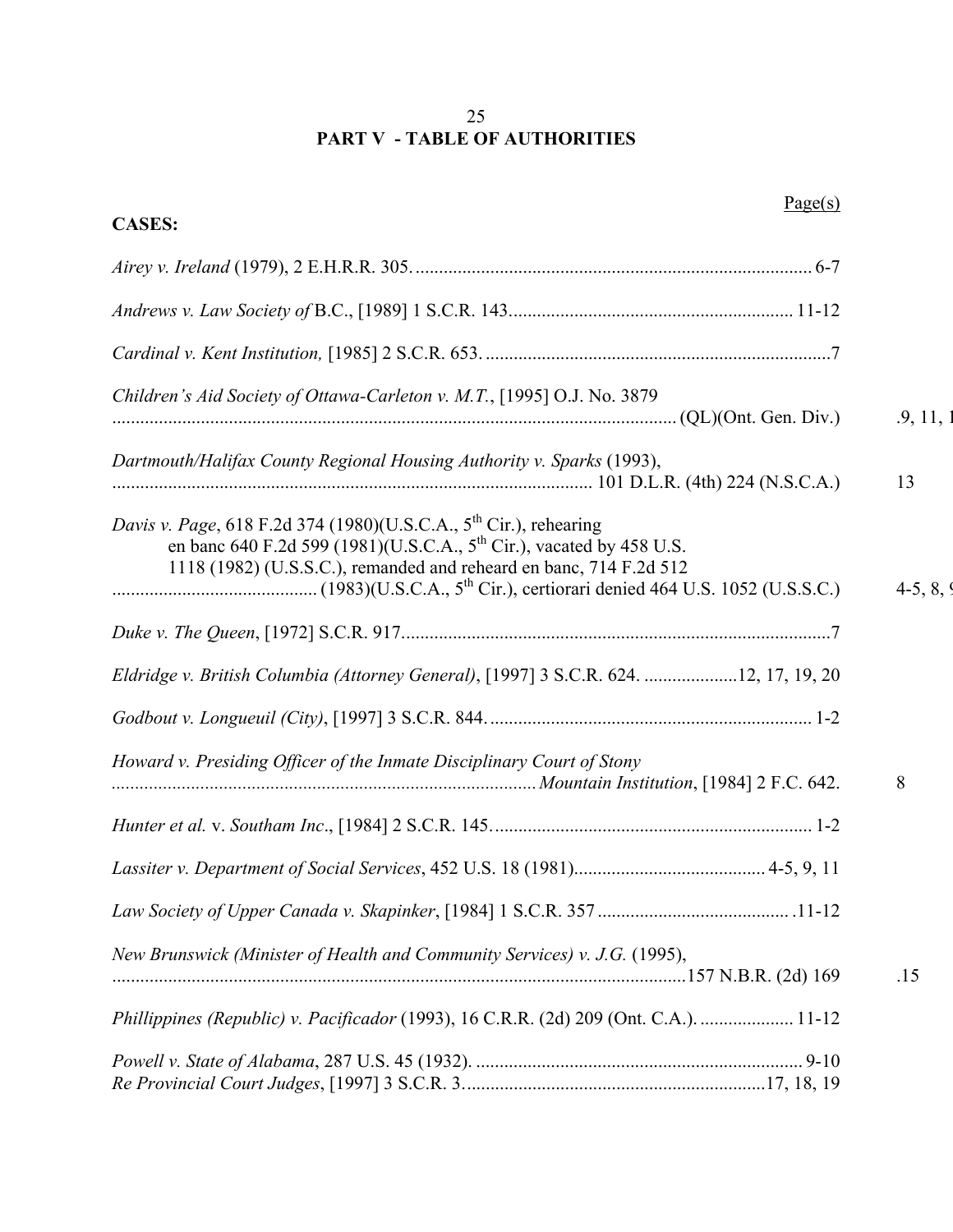| R.B. v. Children's Aid Society of Metropolitan Toronto, [1995] 1 S.C.R. 315.  1-2, 3                                                                    |            |
|---------------------------------------------------------------------------------------------------------------------------------------------------------|------------|
|                                                                                                                                                         |            |
| Schachter v. Canada, [1992] 2 S.C.R. 679 "Meeting Tomorrow's Needs With Yesterday's<br>Budgets: The Undercapacity of Legal Aid in Australia" (Canberra, | .17        |
| Notes, "Child Neglect: Due Process for the Parent" (1970) 70 Columbia Law                                                                               | $.4-5, 10$ |
| Ontario Legal Aid Review, Report of the Ontario Legal Aid Review: a blueprint                                                                           | $3, 8-10$  |

| Pelton, L.H., "Whose Neglect? The State Intervenes" in For Reasons of              |              |
|------------------------------------------------------------------------------------|--------------|
|                                                                                    | $.9 - 10, 1$ |
| Porter, B., "Beyond <i>Andrews</i> : Substantive Equality and Positive Obligations |              |
|                                                                                    |              |
| Raymer, E., "Family judges find themselves dealing with fallout from legal         |              |
| aid cutbacks" (July 18, 1997) Vol. 17, No. 11 The Lawyers Weekly at 9-10           | .18          |
| Scherer, A., "Gideon's Shelter: The Need to Recognize a Right to Counsel           |              |

For Indigent Defendants in Eviction Proceedings" (1988) 23 Harv. C.R.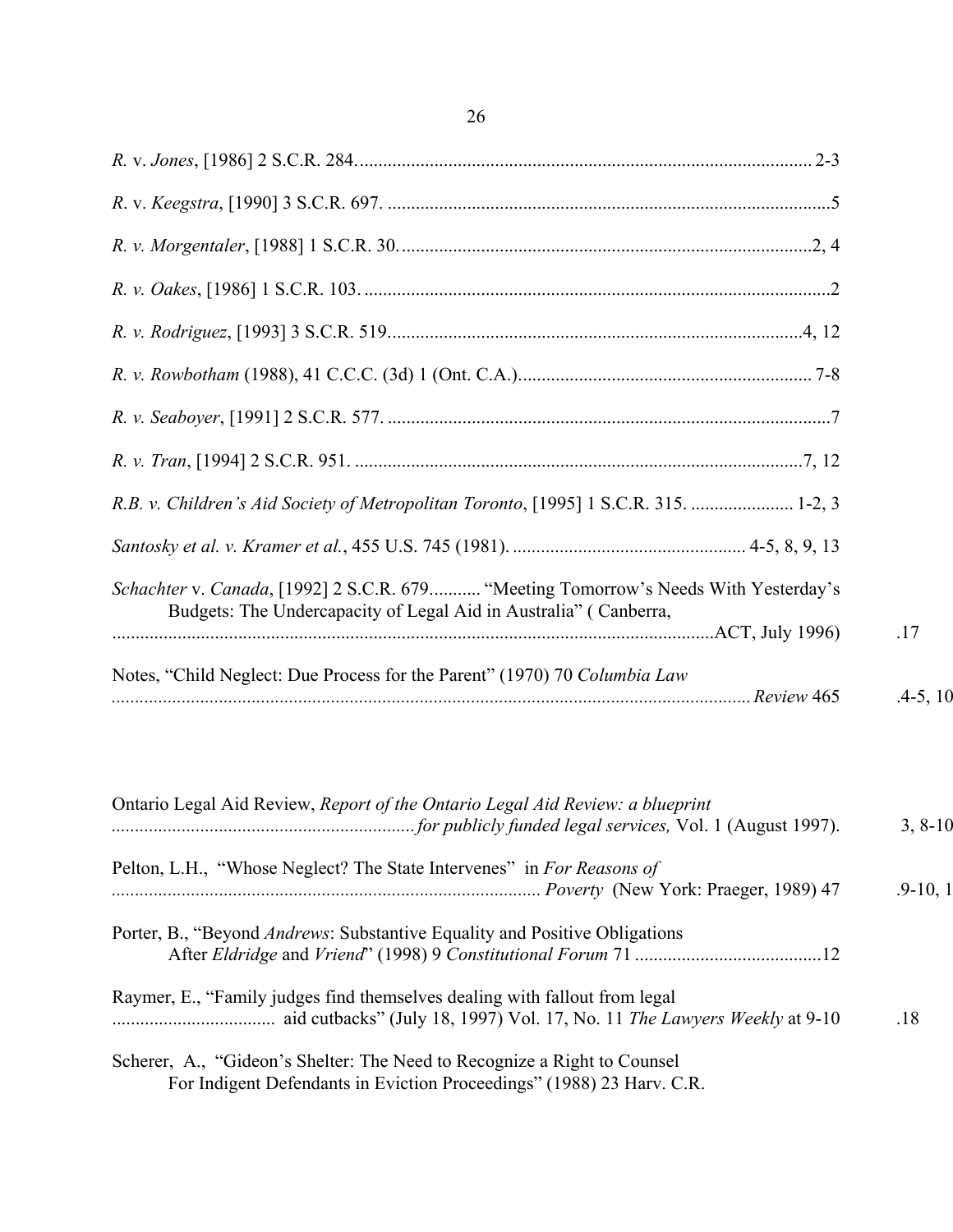| 27                                                                                                                                                   |           |
|------------------------------------------------------------------------------------------------------------------------------------------------------|-----------|
|                                                                                                                                                      | .17       |
| Sloan, R. & Associates, Children Taken into Care, Report for                                                                                         | .13       |
| Statistics Canada, "Consolidated Federal, Provincial, Territorial and Local<br>Government Expenditure Fiscal Years 1990/91 to 1994/95" Public Sector | $.17-18$  |
| Thompson, D.A.R., "Why Hasn't the Charter Mattered in Child Protection?"                                                                             | $.2 - 3$  |
| Toronto Region Family Courts Committee, Report of the Working Group<br>on Unrepresented Litigants, submission to the Ontario Legal Aid               | .8, 9, 10 |
| Trocmé, N. et al., "Child Abuse and Neglect in Ontario: Incidence and<br>Characteristics" (May-June, 1995) Vol. LXXIV, #3 Child Welfare              | .13       |
| Women's Access to Legal Justice Coalition, <i>Draft Report on The Impact</i>                                                                         | .11       |
| Zemans, F., "Making the Justice System Balance: Beyond the Zuber Report"                                                                             | 19        |
| Zylberberg, P., "Minimum Constitutional Guarantees in Child Protection Cases"                                                                        | $.2 - 3$  |

# **STATUTORY MATERIALS:**

# **OTHER AUTHORITIES:**

| Convention for the Protection of Human Rights and Fundamental Freedoms        | $.5-6, 7$ |
|-------------------------------------------------------------------------------|-----------|
|                                                                               |           |
| Human Rights in the Administration of Justice, G.A. Res. 48/137, 48 U.N. GAOR |           |